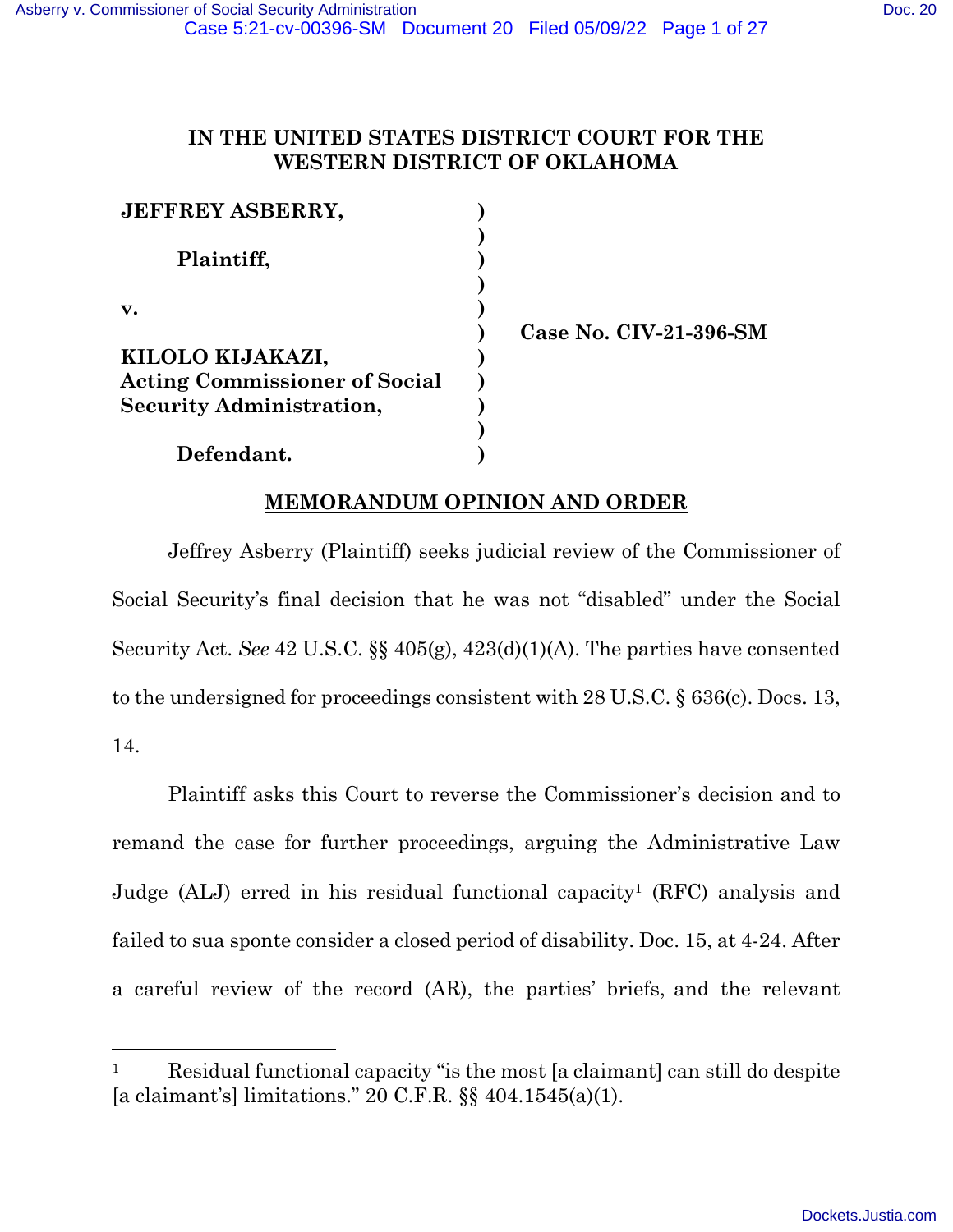authority, the Court affirms the Commissioner's decision. *See* 42 U.S.C.  $§$  405(g).<sup>2</sup>

## **I. Administrative determination.**

### **A. Disability standard.**

The Social Security Act defines "disability" as the "inability to engage in any substantial gainful activity by reason of any medically determinable physical or mental impairment which can be expected to result in death or which has lasted or can be expected to last for a continuous period of not less than 12 months." 42 U.S.C. § 423(d)(1)(A). "This twelve-month duration requirement applies to the claimant's inability to engage in any substantial gainful activity, and not just [the claimant's] underlying impairment." *Lax v. Astrue*, 489 F.3d 1080, 1084 (10th Cir. 2007) (citing *Barnhart v. Walton*, 535 U.S. 212, 218-19 (2002)).

#### **B. Burden of proof.**

Plaintiff "bears the burden of establishing a disability" and of "ma[king] a prima facie showing that he can no longer engage in his prior work activity." *Turner v. Heckler*, 754 F.2d 326, 328 (10th Cir. 1985). If Plaintiff makes that prima facie showing, the burden of proof then shifts to the Commissioner to

<sup>2</sup> Citations to the parties' pleadings and attached exhibits will refer to this Court's CM/ECF pagination. Citations to the AR will refer to its original pagination.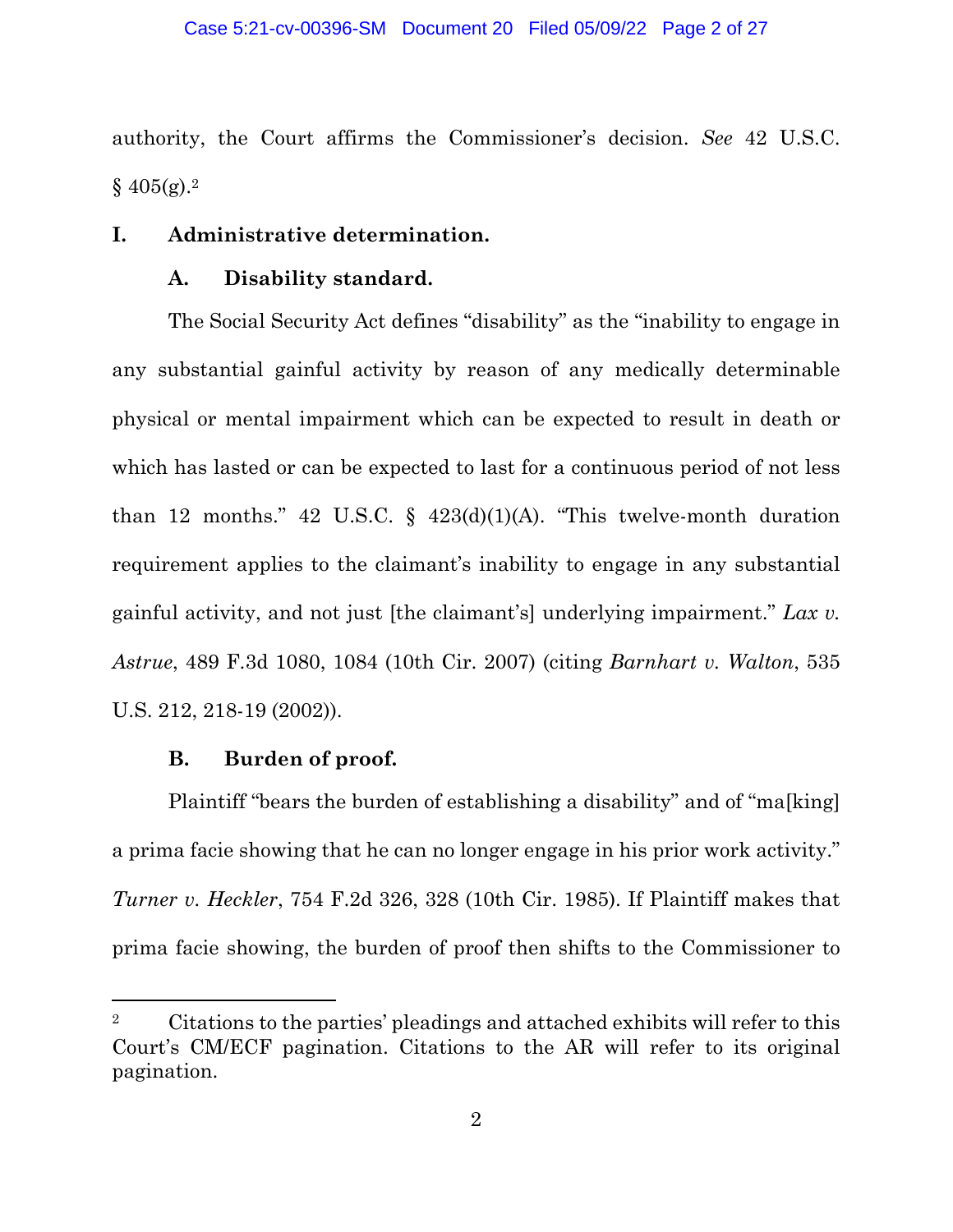show Plaintiff retains the capacity to perform a different type of work and that such a specific type of job exists in the national economy.

# **C. Relevant findings.**

# **1. The ALJ's findings.**

The ALJ assigned to Plaintiff's case applied the standard regulatory analysis to decide whether Plaintiff was disabled during the relevant timeframe.3 AR 10-27; *see* 20 C.F.R. § 404.1520(a)(4); *see also Wall v. Astrue*, 561 F.3d 1048, 1052 (10th Cir. 2009) (describing the five-step process). The ALJ found Plaintiff:

- (1) had not engaged in substantial gainful activity since September 17, 2014, the alleged onset date;
- (2) had the following severe impairments: chronic kidney disease; obesity; hypertension; a history of prostate cancer; and status-post diverticular bleed with surgical repair;
- (3) had no impairment or combination of impairments that met or medically equaled the severity of a listed impairment;
- (4) had the RFC to perform medium work in that he can lift and carry fifty pounds occasionally and twenty-five pounds frequently, can sit for about six hours during an eight-hour workday, can stand and walk for about six hours during an eight-hour workday, and can frequently climb, balance, stoop, kneel, crouch, and crawl;

<sup>3</sup> An ALJ initially denied Plaintiff's claim for benefits in a decision issued March 28, 2018. AR 198-206. But the Appeals Council remanded this case for a hearing before "a different [ALJ]" after Plaintiff's "representative raised a challenge to the Appointments Clause of the Constitution." *Id.* at 213.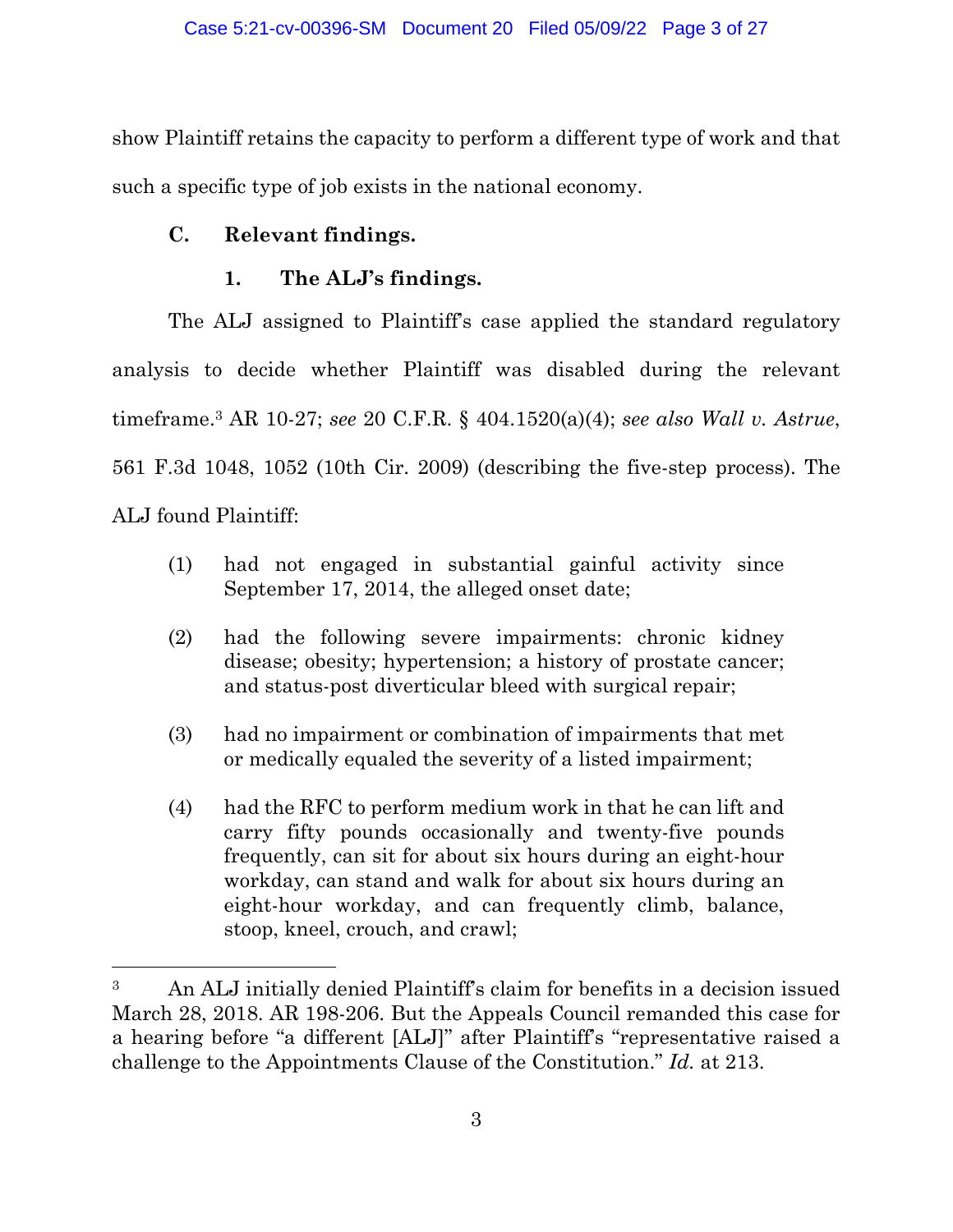- (5) was capable of performing his past relevant work as a machinist as that job is generally performed in the national economy; and so,
- (6) had not been under a disability from September 17, 2014, through June 8, 2020.

AR 13-27.

# **2. Appeals Council's findings.**

The Social Security Administration's Appeals Council denied Plaintiff's request for review, *see id.* at 1-6, making the ALJ's decision "the Commissioner's final decision for [judicial] review." *Krauser v. Astrue*, 638 F.3d 1324, 1327 (10th Cir. 2011).

## **II. Judicial review of the Commissioner's final decision.**

## **A. Review standard.**

The Court reviews the Commissioner's final decision to determine "whether substantial evidence supports the factual findings and whether the ALJ applied the correct legal standards." *Allman v. Colvin*, 813 F.3d 1326, 1330 (10th Cir. 2016). Substantial evidence is "more than a scintilla, but less than a preponderance." *Lax*, 489 F.3d at 1084; *see also Biestek v. Berryhill*, 139 S. Ct. 1148, 1154 (2019) ("It means—and means only—such relevant evidence as a reasonable mind might accept as adequate to support a conclusion."). A decision is not based on substantial evidence "if it is overwhelmed by other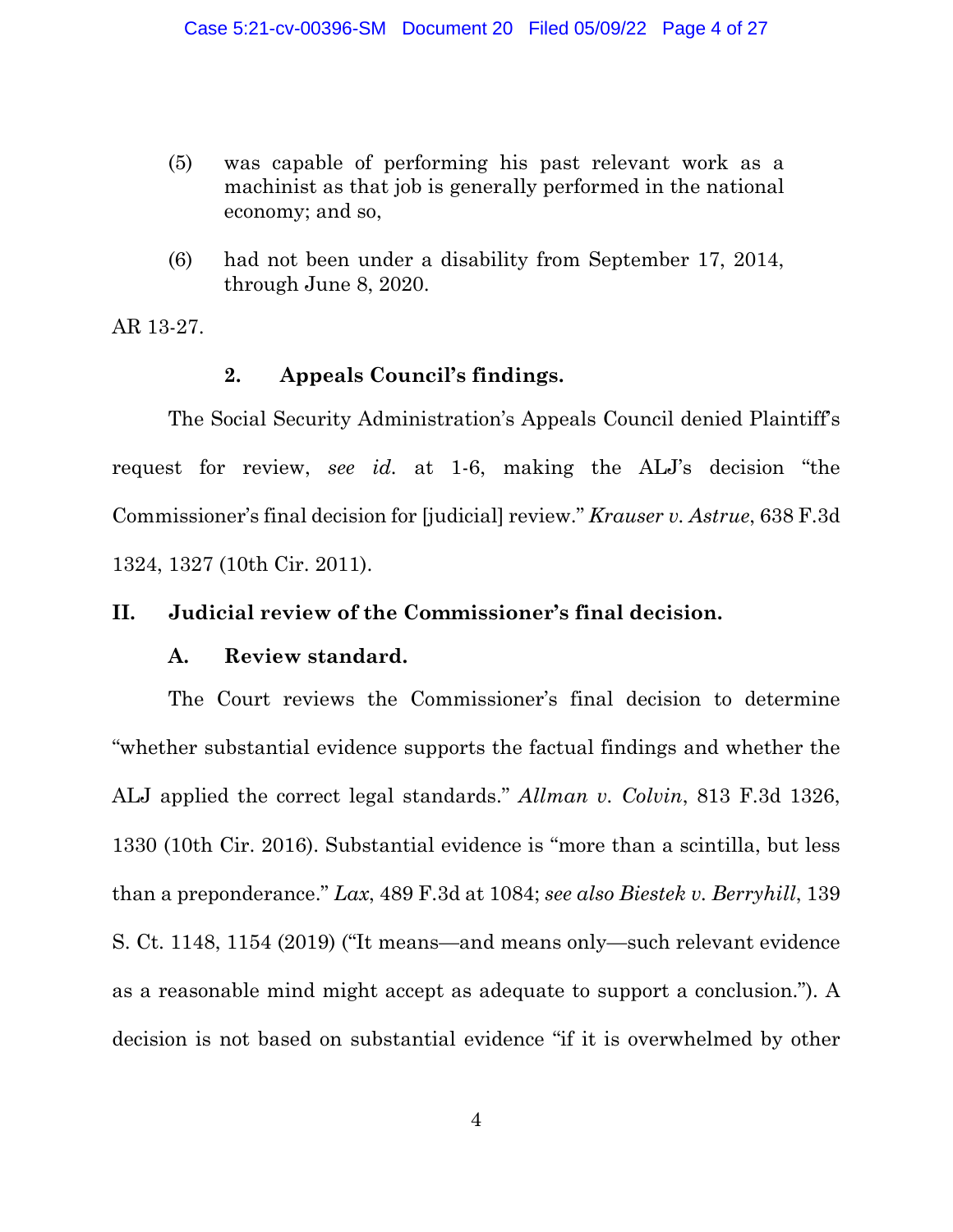evidence in the record." *Wall*, 561 F.3d at 1052. The Court will "neither reweigh the evidence nor substitute [its] judgment for that of the agency." *Newbold v. Colvin*, 718 F.3d 1257, 1262 (10th Cir. 2013).

## **B. Issues for judicial review.**

Plaintiff asserts (1) the ALJ's RCF is "contrary to law and not supported by substantial evidence" (Doc. 15, at 4-22); and (2) the ALJ should have "at the very least" considered a closed period of disability between September 2014 and October 2015 (*id.* at 23-24). The Court finds no basis for reversal.

## **C. Plaintiff's relevant medical history.**

Plaintiff is a high school graduate and military veteran with vocational training. AR 41. His past work experience is as a machinist. *Id.* at 28, 47. He claims he became disabled in September 2014. *Id.* at 10, 31.

The record shows that, on September 17, 2014, Plaintiff sought care in the emergency room of Mercy Hospital in Oklahoma City for rectal bleeding. *Id.* at 649. Doctors admitted Plaintiff to the hospital that same day to treat "[a]cute lower GI bleeding." *Id.* at 654-55. On September 18, 2014, Dr. Michael O. Riggs performed an exploratory laparotomy with right hemicolectomy and mobilization of splenic flexure to treat Plaintiff's lower gastrointestinal bleeding from splenic flexure diverticula and sigmoid colon. *Id.* at 630, 685-87. Post-operative complications required Dr. Riggs to perform a second surgery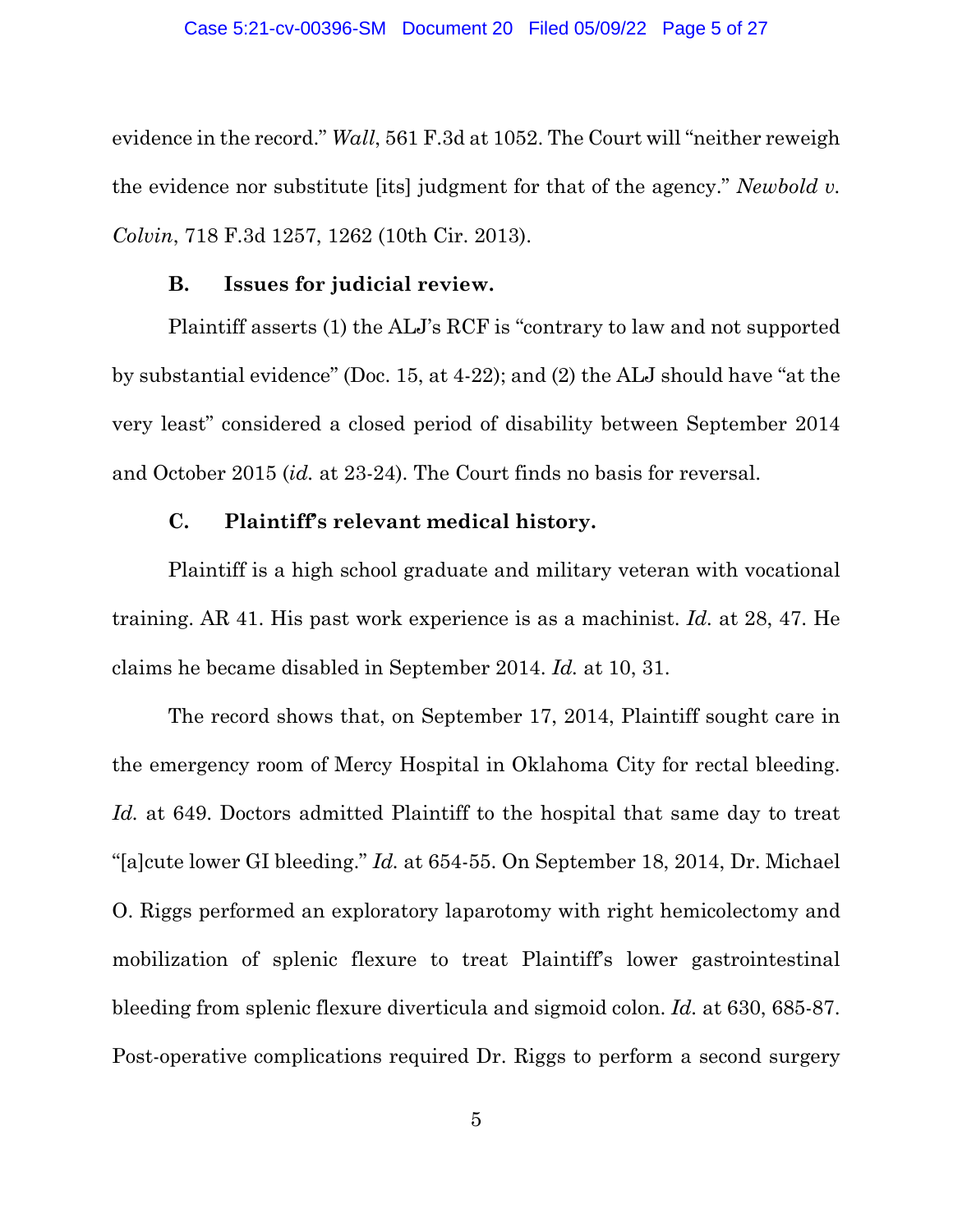#### Case 5:21-cv-00396-SM Document 20 Filed 05/09/22 Page 6 of 27

on October 8, 2014, to repair a pelvic abscess, and a third surgery on October 15, 2014, to repair a bowel leak. *Id.* at 626, 628, 688-92. On October 31, 2014, doctors released Plaintiff from the hospital in "improving condition." *Id.* at 694.

Plaintiff lost considerable weight during his hospitalization and required a temporary colostomy. *Id.* at 1131. His condition steadily improved though and, by July 2015, his primary care physician, Dr. Steven A. Burner, observed that Plaintiff had regained a significant amount of weight and Plaintiff told him he was feeling "much stronger" and his appetite had improved. *Id.* at 1137, 1139, 1146, 1152, 1157, 1159, 1168. During a July 30, 2015 office visit with Nephrologist Dr. Kaelin C. Merveldt at Oklahoma Kidney Care, Dr. Merveldt observed that Plaintiff "looked great" after successful drug therapy for acute renal failure. *Id.* at 610-14; *see id.* at 1343-44. Plaintiff reported to Dr. Merveldt that he had gained twenty-five pounds and that he felt "great." *Id.* at 610.

On August 12, 2015, Dr. Scott surgically removed Plaintiff's colostomy. *Id.* at 624. When Dr. Scott released Plaintiff from the hospital on August 22, 2015, he noted that Plaintiff's bowels were "functioning well" and that Plaintiff was "eating, stooling, and urinating without difficulty." *Id.* at 622, 624.

In the ensuing months Plaintiff had unremarkable office visits with Dr. Burner where Plaintiff reported he was regaining weight, was feeling better and stronger and was exercising. *Id.* at 1170, 1175. At a follow-up appointment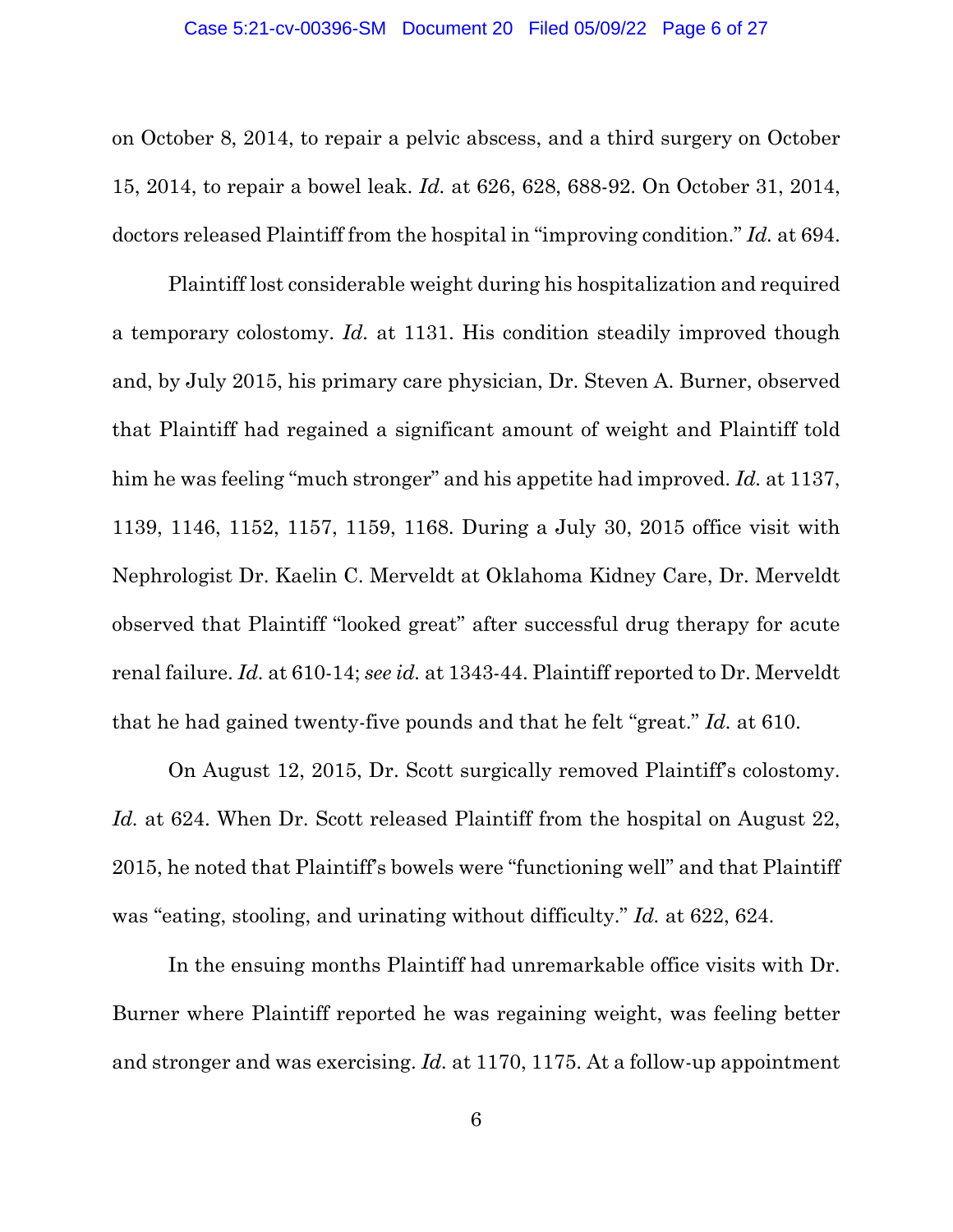with his oncologist Dr. Christopher L. Thompson on December 9, 2015,<sup>4</sup> Plaintiff was feeling better and had improved energy. *Id.* at 1290. He told Dr. Thompson that he was "enjoying retirement and working on art [and] boxing training." *Id.* In another follow-up appointment on June 6, 2016, Plaintiff reported he felt "well with great energy and he [was] working out a lot." *Id.* at 1397; *see id.* at 1421.

 Plaintiff was involved in a motor vehicle accident on September 30, 2016. *Id.* at 1449-50, 1466-68. Plaintiff had resulting neck, back, and hip pain with headaches. *Id.* He sought chiropractic care at Cimarron Chiropractic in October 2016. *Id.* at 1634-40. Plaintiff began treatment with Stuart R. Hershberger, D.C., and, by January 2017, he reported that Plaintiff's headaches had improved in number and severity, his arm and leg symptoms had disappeared, his neck was stiff and sore, and his shoulder was a little sore but his low back had improved. *Id.* at 1651. Plaintiff's range of motion had improved and he was tolerating the treatment well. *Id.* A January 2017 image of Plaintiff's cervical spine showed no acute bony abnormality or fracture and only a minimal slippage of C4 onto C5. *Id.* at 1902-03. By March 24, 2017, Dr. Hershberger released Plaintiff from care "as guarded" and to return on an as

<sup>4</sup> Plaintiff was treated for prostate cancer in 2010. *Id.* at 1290.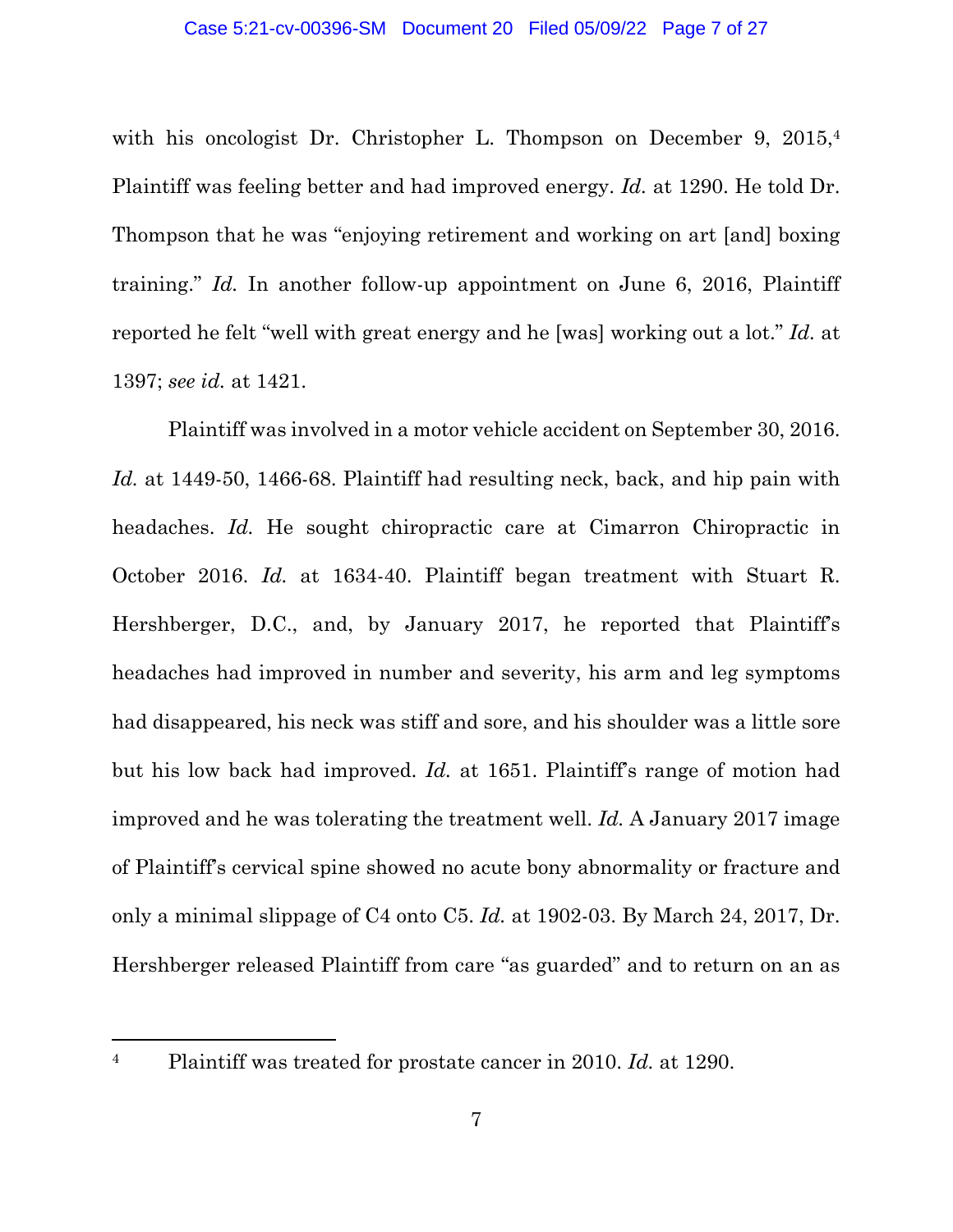needed basis. *Id.* at 1901. Plaintiff's headaches had improved to "minimal," his range of motion was "a lot better without pain," and his "low back, shoulders, etcetera" were "doing better without pain." *Id.*

Plaintiff had no other documented visits with his chiropractor. But Dr. Hershberger provided a letter to Plaintiff in April 2020 stating that, although he had released Plaintiff from treatment in January 2017, Plaintiff "continues to have periodic exacerbation which render him totally dysfunctional, i.e. unable to do physical activity, headaches equivalent to migraines, etc." *Id.* at 1894. He stated that Plaintiff's "exacerbation[]s are intense, frequent, and unpredictable resulting in [Plaintiff] not having a regular schedule in his daily life whether it is with regard to employment or daily functioning." *Id.*

 On March 1, 2017, Dr. Elizabeth Hooper performed an outpatient hernia repair on Plaintiff. *Id.* at 1504, 1506-07. Plaintiff tolerated the surgery well and, when released, Dr. Hooper restricted him from lifting greater than twenty pounds for two weeks. *Id.* at 1510. At his two-week follow-up appointment, Dr. Hooper observed Plaintiff had done well postoperatively and had minimal discomfort at the surgical site. *Id.* at 1624. He had been tolerating a regular diet and had normal bowel function. *Id.* She instructed Plaintiff to avoid any heavy lifting or straining until four to six weeks past the operation date. *Id.* at 1625.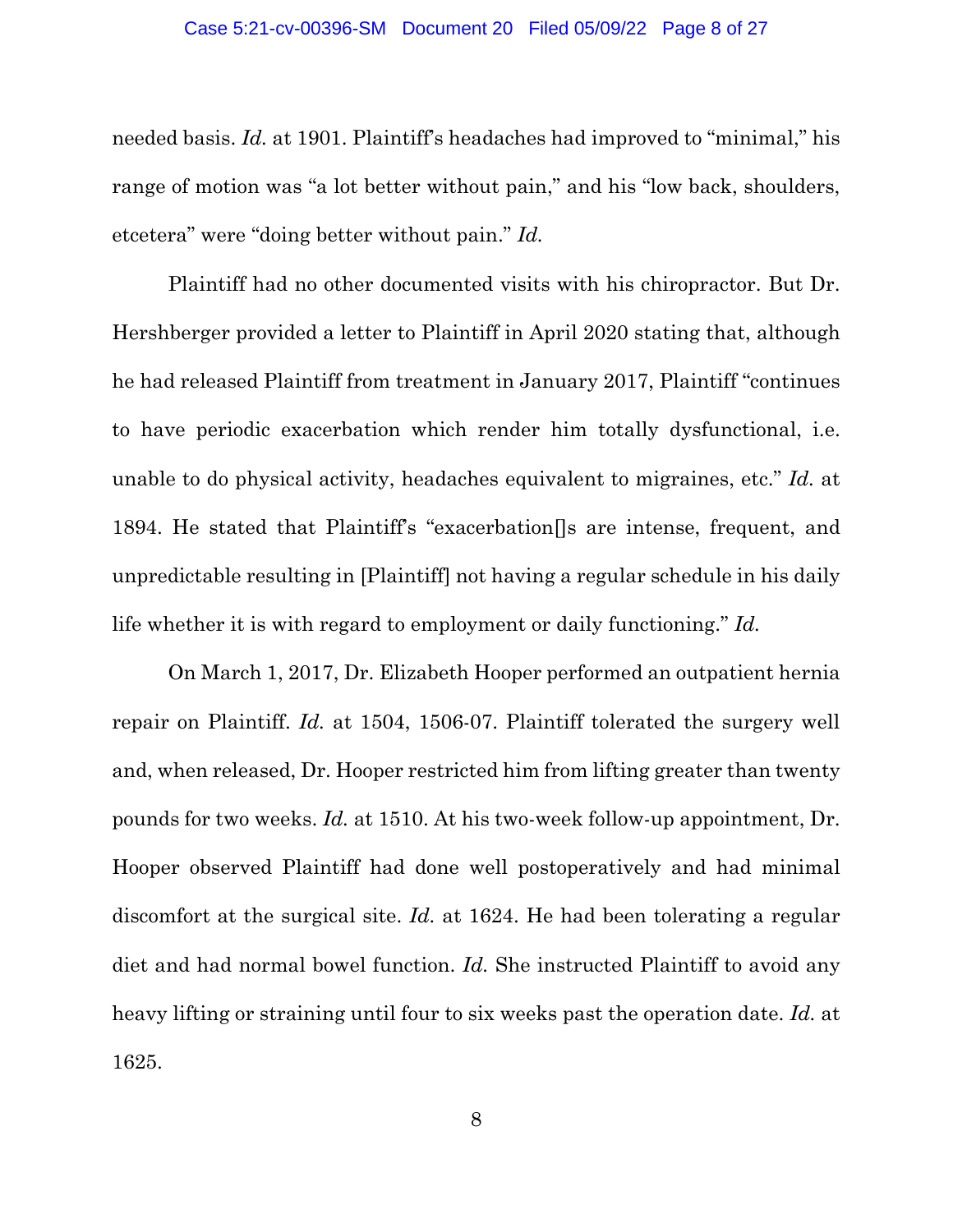Thereafter, Plaintiff's visits with Dr. Burner were unremarkable with Plaintiff complaining of slight headaches intermittently and tenderness around his healed surgical incisions, no recurrent hernia, and routine monitoring of his blood pressure and kidney function. *Id.* at 1671-72, 1696-99, 1729-30, 1751-52, 1774-75, 1793-94, 1839-40, 1870-72. Plaintiff continued his exercise regimen of four to five times a week with no decrease in exercise tolerance. *Id.* at 1671, 1696, 1699, 1729, 1751, 1774, 1839.

Images of Plaintiff's cervical spine taken in January 2020 revealed minimal degenerative changes and an image of his head revealed no acute intracranial abnormalities. *Id.* at 1884, 1888.

 Plaintiff saw Dr. Merveldt one time in 2018, two times in 2019, and one time in 2020. *Id.* at 1914, 1937. Dr. Merveldt noted that Plaintiff had gained back his weight, his serum creatinine number had improved and was stable and he was "doing well." *Id.* Dr. Merveldt ordered an ultrasound of Plaintiff's kidneys on September 4, 2018, which showed normal echogenicity in both kidneys, no hydronephrosis, and no visualized abnormalities. *Id.* at 1965.

 Dr. Merveldt wrote a letter on May 6, 2019, stating that she had treated Plaintiff in June 2015 for acute renal failure. *Id.* at 1661. Dr. Merveldt stated that, "at that time," Plaintiff had been "unable to work" due to his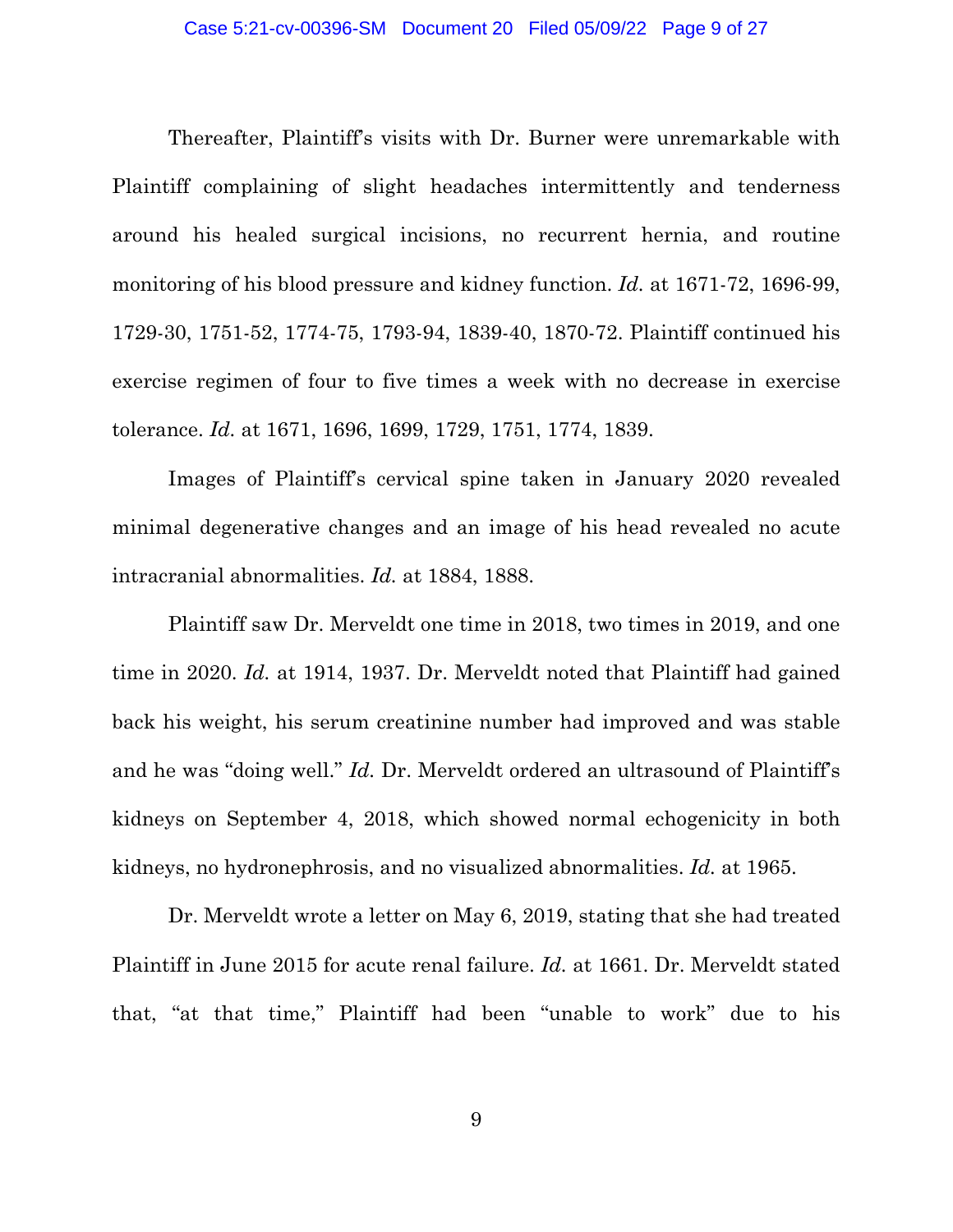malnourished and weakened condition. *Id.* Dr. Merveldt made the same statements in a letter dated March 31, 2020. *Id.* at 1905.

#### **D. Evidence of Plaintiff's activities of daily living.**

 Plaintiff's wife completed a function report concerning Plaintiff's activities of daily living. *Id.* at 507-514. She stated Plaintiff performs "minimal" tasks during the day but has no problems performing his personal hygiene, feeding himself, or taking medication, and he needs no special reminders to do so. *Id.* at 508-09. He has "no limits on household chores which do not require heavy lifting [and] bending" and needs no encouragement to complete those tasks. *Id.* at 509. He has "occasional pain in his back/neck area" which affects his sleep, and his ability to lift, squat, and bend has been impacted by his health issues, but she did not state how much. *Id.* at 508, 512. She reported Plaintiff can walk, drive, ride in a car, shop, and go out alone. *Id.* at 510. He does not use any assistive devices to get around and he takes no medications for his conditions. *Id.* at 513-14. He has no problems handling money or bank accounts, and he pays bills. *Id.* at 511. He enjoys drawing. *Id.* He gets along with others, and he socializes with others over the phone and in person. *Id.* 511-12. He handles stress and changes in his routine moderately well. *Id.* at 513.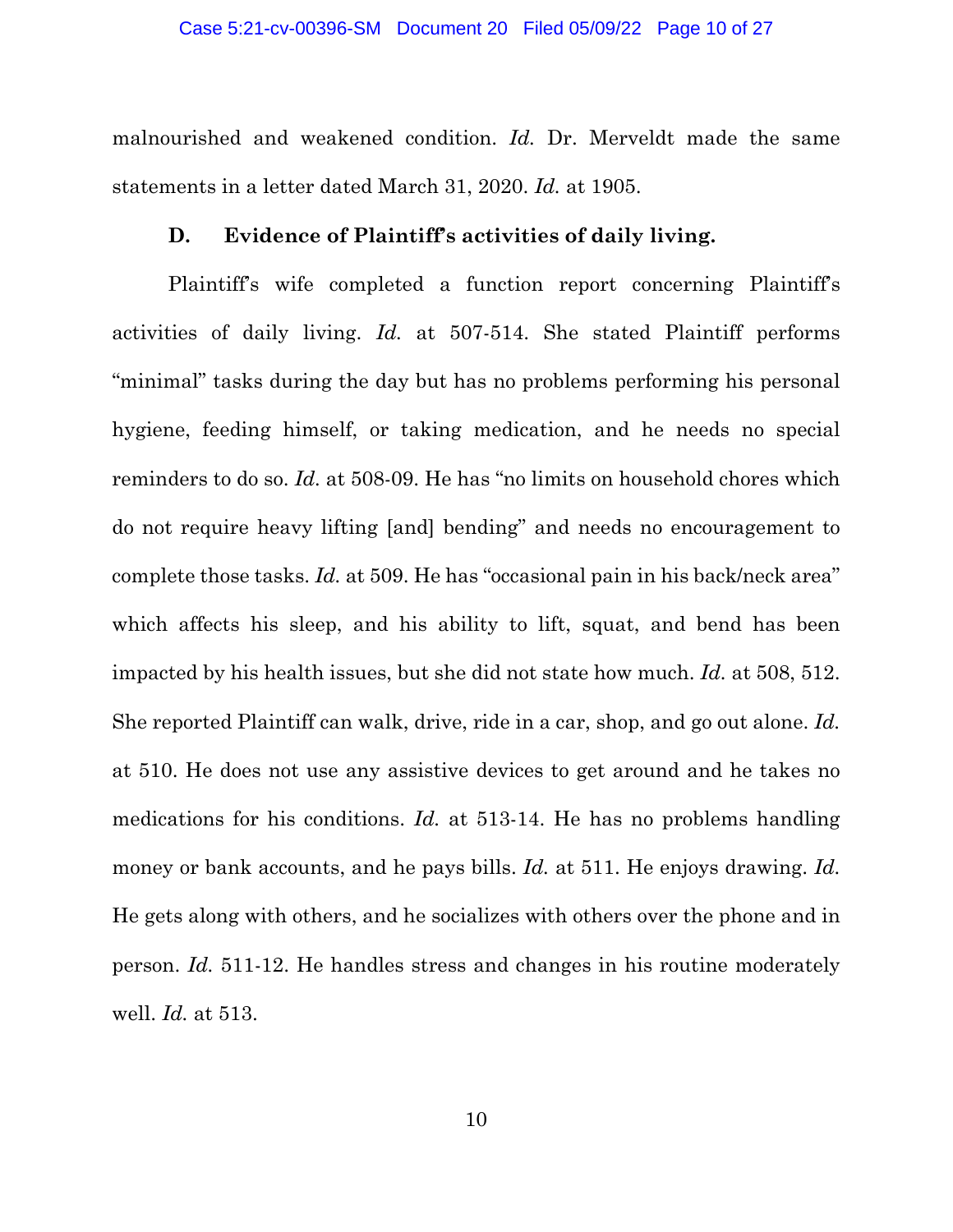State Agency Consultant Dr. William W. Bell called Plaintiff's wife in January 2016 to discuss Plaintiff's activities of daily living. *Id.* at 176, 180. Dr. Bell reported that she told him Plaintiff was "out at the gym working out." *Id.* at 180.

 At a hearing the ALJ conducted on May 7, 2020, Plaintiff testified that he sometimes has backaches and a little confusion when he drives far distances but, otherwise he is "pretty okay" to drive. *Id.* at 42. He has stomach pains from his surgeries which deter him from picking up things. *Id.* at 43-44. He has trouble sleeping. *Id.* at 43. He takes medication for high blood pressure. *Id.* He sometimes has headaches but he only takes medication for them if they are "pretty severe." He can frequently "pick up" fifty pounds and "[m]ove it around a little bit" during the day. *Id.* at 45. And he sometimes sleeps for a few hours during the day depending on what he has done or how tired he is or if he is "not feeling good." *Id.* at 46.

## **E. Analysis.**

## **1. Substantial evidence shows the ALJ considered all of Plaintiff's impairments in his formulation of the RFC.**

The ALJ explained his RFC assessment for medium exertion as follows:

Based on the foregoing [recitation of evidence and medical opinions], the undersigned finds the claimant has the above residual functioning capacity assessment, which is supported by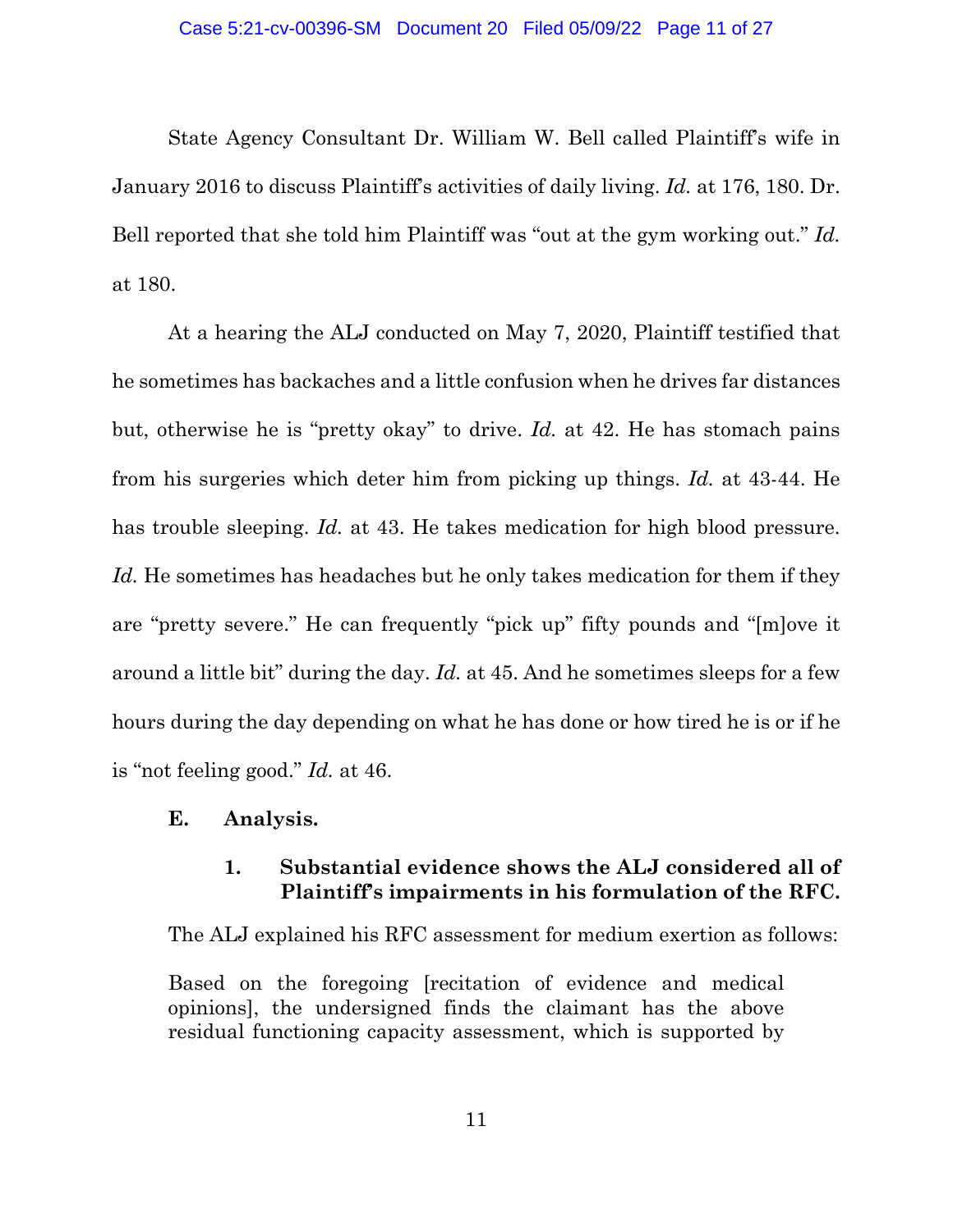the claimant's extensive activities of daily living and the medical evidence of record.

More specifically, the undersigned has considered the claimant's cardiovascular issues, as well as residual symptoms related to his additional physical impairments when taking into account the claimant's residual functional capacity and has restricted him to the medium exertional range limiting the amount of exertion or weight lifted or carried due to the medical evidence of record. Further limitations were also afforded to the claimant limiting his ability to climb, balance, stoop, kneel, crouch, and crawl, also due to the level of exertion required by such tasks, as well as the evidence in the record. Such limitations are also consistent with the claimant's activities of daily living, the medical evidence of record, and the claimant's own indication that he is able to frequently lift and carry 50 pounds.

In brief summation, although the undersigned acknowledges that the claimant's impairments do affect his residual functional capacity, such limitations do not wholly erode his ability to perform his past relevant work . . . .

AR 26-27.

Plaintiff contends the ALJ erred in his finding that Plaintiff's selfdescribed functional limitations were not consistent with or supported by the record as a whole because the ALJ failed to properly assess his symptoms as required by 20 C.F.R. § 404.1529. *See* Doc. 15, at 7. Plaintiff admits the ALJ found he had medically determinable impairments that could reasonably be expected to produce some of his symptoms. *Id.* (citing AR 24); *see* SSR 16-3p, 2017 WL 5180304, at \*3 (Oct. 25, 2017) ("First, we must consider whether there is an underlying medically determinable physical or mental impairment(s)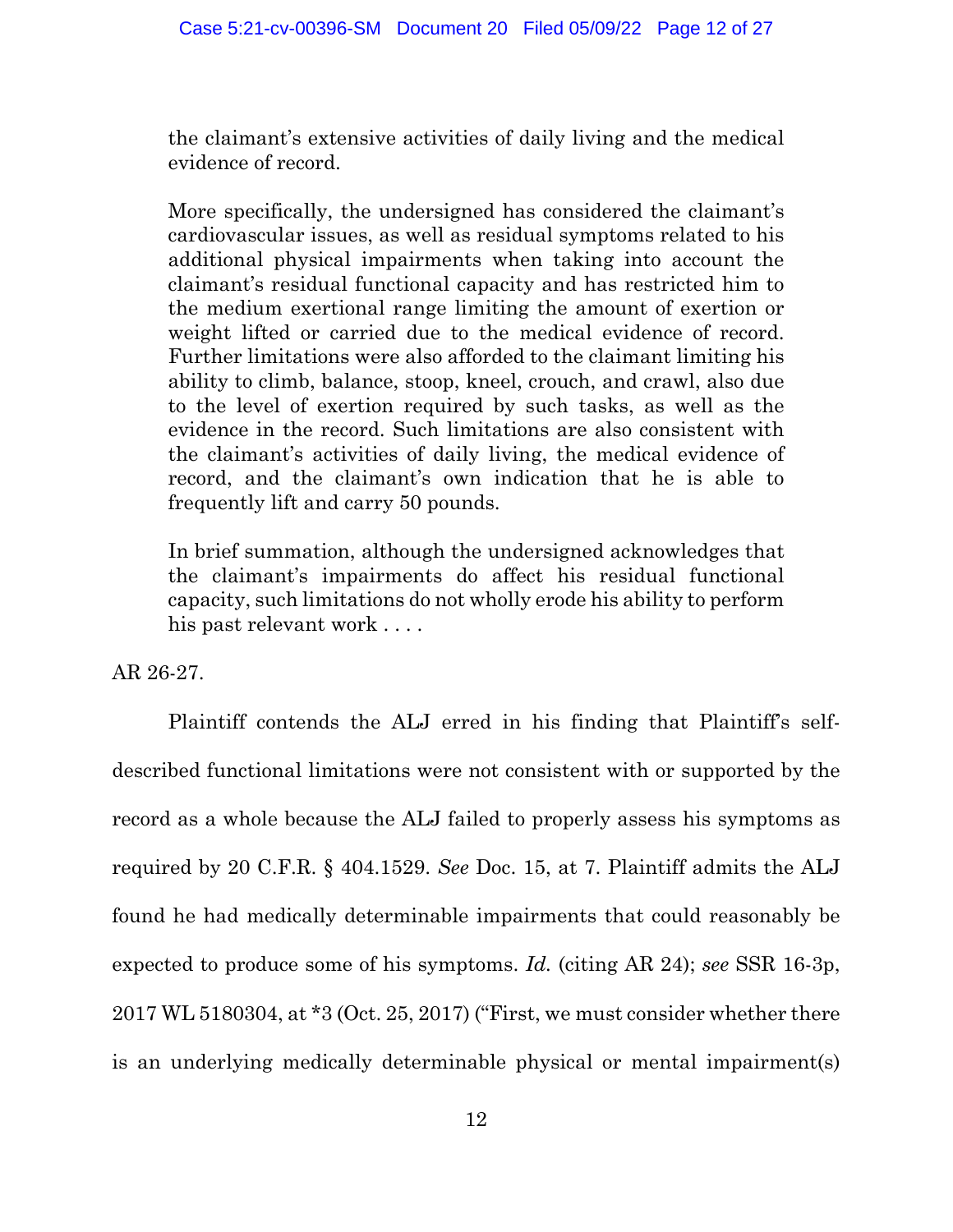that could reasonably be expected to produce an individual's symptoms, such as pain.").5 But he disagrees with the ALJ's determination that Plaintiff's "statements concerning the intensity, persistence and limiting effects of these symptoms are not entirely consistent with the medical evidence and other evidence in the record  $\ldots$  ." AR 24. Plaintiff argues the ALJ wrongfully determined this because: (1) he improperly rejected medical opinions from his treating sources;<sup>6</sup> and (2) he disregarded "numerous"  $\S$  404.1529(c) factors "weighing in [his] favor," along with his "stellar work history." *Id.* at 8. The Court considers and rejects each argument.

#### **a. Applicable law.**

An ALJ is tasked with determining whether a claimant's statements about the intensity, persistence, and limiting effects of his or her symptoms are consistent with the objective medical evidence, statements from medical sources, or any other sources who might have information about the claimant's

<sup>5</sup> SSR 16-3p applies to decisions on or after March 28, 2016, and superseded SSR 96-7p, 1996 WL 374186 (July 2, 1996). *See* SSR 16-3p, 2017 WL 5180304, at \*1. SSR 16-3p eliminated the use of the term "credibility" to "clarify that subjective symptom evaluation is not an examination of [a claimant's] character." *Id.* at \*2.

The guidelines for evaluating opinion evidence found in 20 C.F.R. § 404.1527 apply here because Plaintiff filed his benefits claim before March 27, 2017.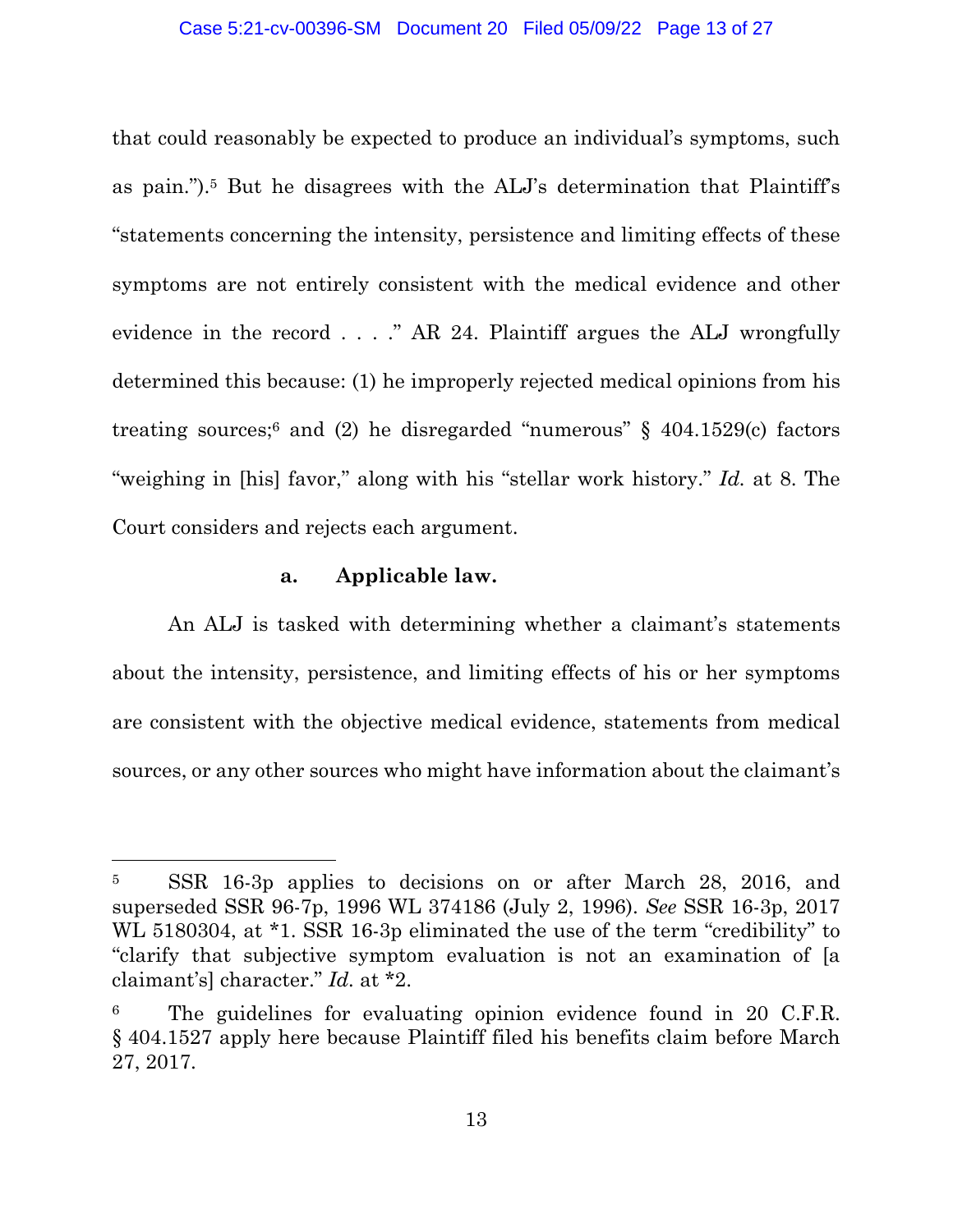symptoms. 20 C.F.R. § 404.1529; *see* SSR 16-3p, 2017 WL 5180304, at \*6 ("If we cannot make a disability determination or decision that is fully favorable based solely on objective medical evidence, then we carefully consider other evidence in the record in reaching a conclusion about the intensity, persistence, and limiting effects of an individual's symptoms. Other evidence that we will consider includes statements from the individual, medical sources, and any other sources that might have information about the individual's symptoms, including agency personnel, as well as the factors set forth in our regulations.").

Additional factors the ALJ considers are: (1) Plaintiff's daily activities; (2) the location, duration, frequency, and intensity of her pain or other symptoms; (3) factors that precipitate and aggravate the symptoms; (4) the type, dosage, effectiveness, and side effects of medication; (5) treatment, other than medication, Plaintiff has received; (6) any measures other than treatment an individual uses or has used to relieve pain or other symptoms; and (7) any other factors concerning functional limitations and restrictions. 20 C.F.R. § 404.1529(c)(3); *see also* SSR 16-3p, 2017 WL 5180304, at \*7-8. Statements the ALJ finds inconsistent with all the evidence will lead to a determination that "the individual's symptoms are less likely to reduce his or her capacities to perform work-related activities." SSR 16-3p, 2017 WL 5180304, at \*8.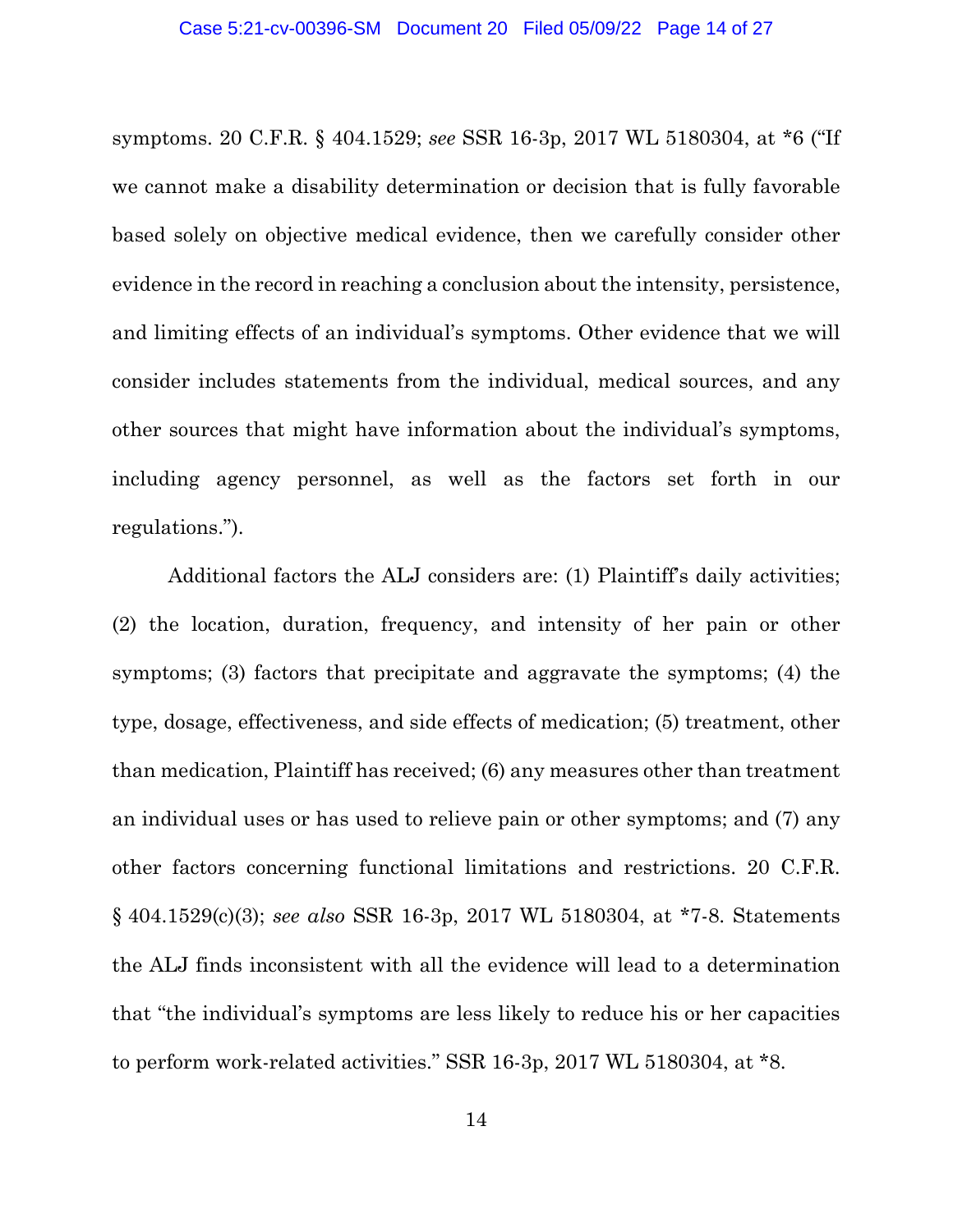Consistency findings are "peculiarly the province of the finder of fact," and courts should "not upset such determinations when supported by substantial evidence." *See Cowan v. Astrue*, 552 F.3d 1182, 1190 (10th Cir. 2008) (quoting *Kepler v. Chater*, 68 F.3d 387, 391 (10th Cir. 1995)). Provided the ALJ links his assessment of Plaintiff's consistency to specific evidence in the record, this Court affords substantial deference to the ALJ's determination. *See. e.g.*, *Keyes-Zachary v. Astrue*, 695 F.3d 1156, 1167 (10th Cir. 2012) ("But so long as the ALJ 'sets forth the specific evidence he relies on in evaluating the claimant's credibility,' he need not make a 'formalistic factor-by-factor recitation of the evidence.'" (quoting *Qualls v. Apfel*, 206 F.3d 1368, 1372 (10th Cir. 2000))). "[C]ommon sense, not technical perfection," is this Court's guide. *Id.*

## **b. The ALJ properly assigned little weight to Dr. Merveldt's and Dr. Hershberger's statements.**

"Medical opinions are statements from acceptable medical sources that reflect judgments about the nature and severity" of a claimant's impairment, "including their symptoms, diagnosis and prognosis," what they "can still do despite their impairments," and their "physical or mental restrictions." 20 C.F.R.  $§ 404.1527(a)(1)$ . The applicable regulations governing the consideration of medical opinions distinguish between "treating" physicians,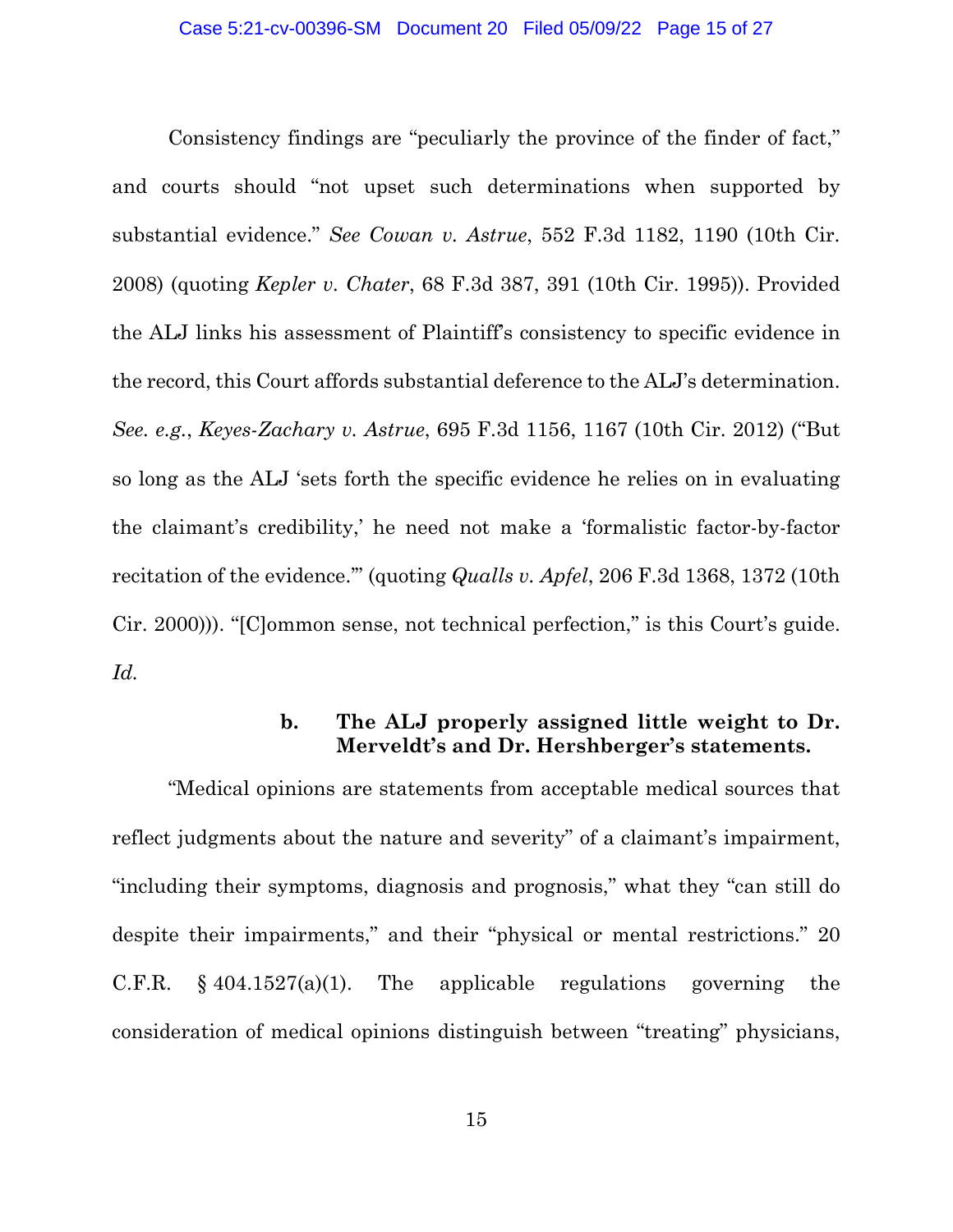"examining" physicians, and "nonexamining" (or "consulting") physicians. *See id.* § 404.1527(c). For an ALJ to evaluate and assign weight to a medical opinion, the issuing physician must provide "judgment" about the nature and severity of a claimant's limitations or "information" about the activities he or she could still perform despite these limitations. *Cowan*, 552 F.3d at 1189.

An ALJ must "give consideration to all the medical opinions in the record [and] discuss the weight he assigns to such opinions." *Keyes-Zachary*, 695 F.3d at 1161. If a treating source's opinion on the nature and severity of a claimant's impairments is "'well-supported by medically acceptable clinical and laboratory diagnostic techniques and is not inconsistent with the other substantial evidence in the case record,'" then an ALJ must give it controlling weight. *Tuttle v. Comm'r*, 853 F. App'x 246, 249 (10th Cir. 2021) (quoting 20 C.F.R. § 404.1527(c)(2) (internal alteration omitted)). But if a treating source opinion is not entitled to controlling weight, then the ALJ should determine whether it is entitled to any weight by considering:

(1) [T]he length of the treatment relationship and the frequency of examination; (2) the nature and extent of the treatment relationship, including the treatment provided and the kind of examination or testing performed; (3) the degree to which the physician's opinion is supported by relevant evidence; (4) consistency between the opinion and the record as a whole; (5) whether or not the physician is a specialist in the area upon which an opinion is rendered; and (6) other factors brought to the ALJ's attention which tend to support or contradict the opinion.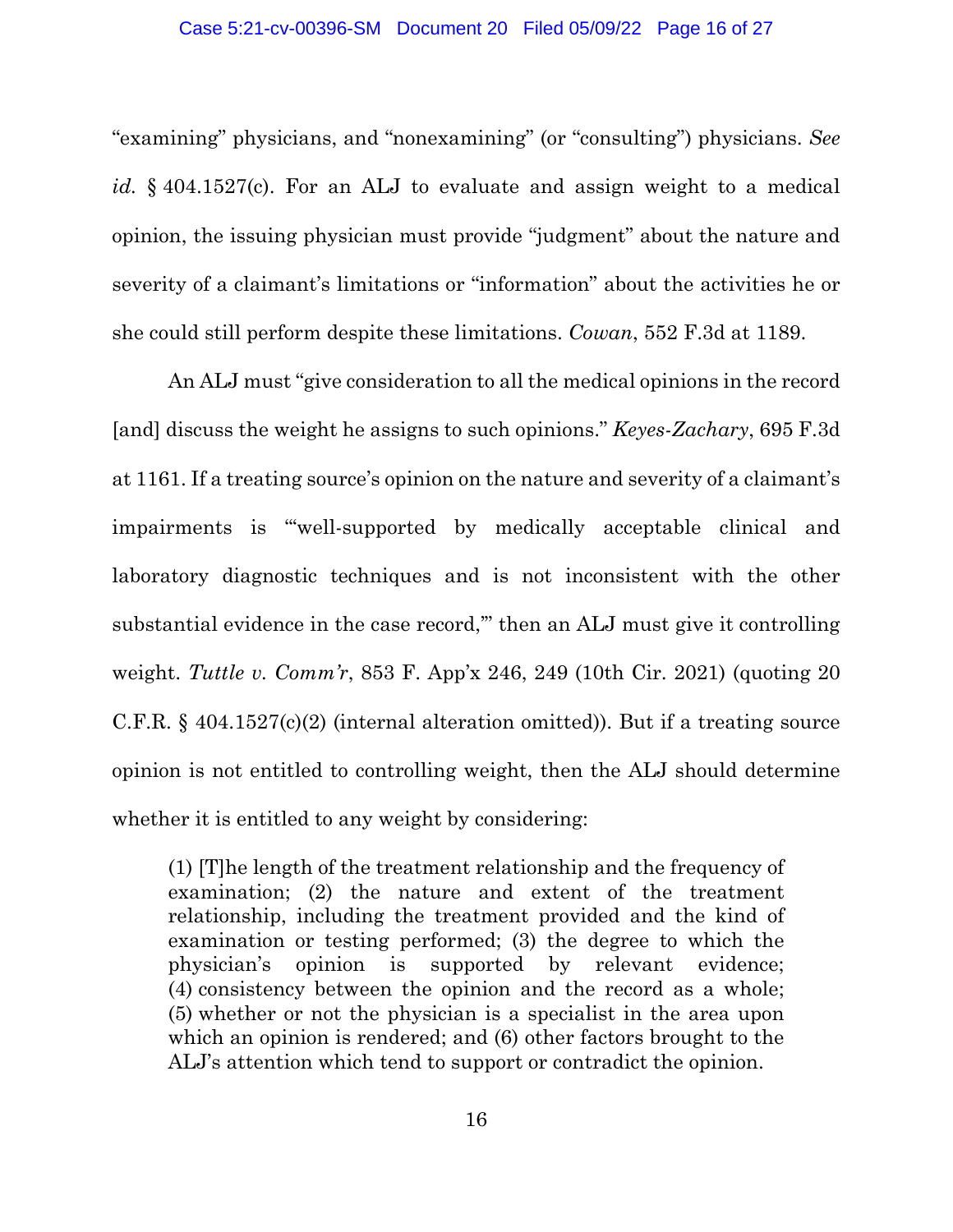*Krauser*, 638 F.3d at 1331; *see Tuttle*, 853 F. App'x at 249 n.3. That said, so long as the ALJ provides a well-reasoned discussion, the failure to "explicitly discuss" all the factors "does not prevent [the] court from according [the ALJ's] decision meaningful review." *Oldham v. Astrue*, 509 F.3d 1254, 1258 (10th Cir. 2007). The ALJ must simply provide "'good reasons' for the weight assigned." *Tuttle*, 853 F. App'x at 249 (quoting *Oldham*, 509 F.3d at 1258).

## **i. Dr. Merveldt's statements.**

The Court finds the ALJ's discussion of Dr. Merveldt's statements was

sufficient for the Court's review:

Consideration has been given for the May 6, 2019, and March 31, 2020 medical statements provided by Dr. Merveldt, discussed in greater detail above (Ex. 18F; and 20F, P. 13). As a threshold matter, Dr. Merveldt is a medical provider for the claimant and, as such, is privy to unique and detailed knowledge as to the claimant's prognosis, responses to treatment, and functional abilities. However, and of import, *Dr. Merveldt did not provide any form of assessment of the claimant's limitations and how they interfered with his ability to perform work activity.* Alternatively, Dr. Merveldt simply provided a blanket statement that the claimant was "unable to work at that time" (*Id.*). In addition, Dr. Merveldt did not outline when the claimant became unable to work again, or to what degree the claimant remained limited. Further, *Dr. Merveldt's own treatment records* from July 30, 2015, October 9, 2018, April 9, 2019, and October 22, 2019, *are at odds with the conclusion that the claimant remained disabled and unable to work*. Furthermore, the same is also inconsistent with the extended medical treatment record and the claimant's activities of daily living. Accordingly, the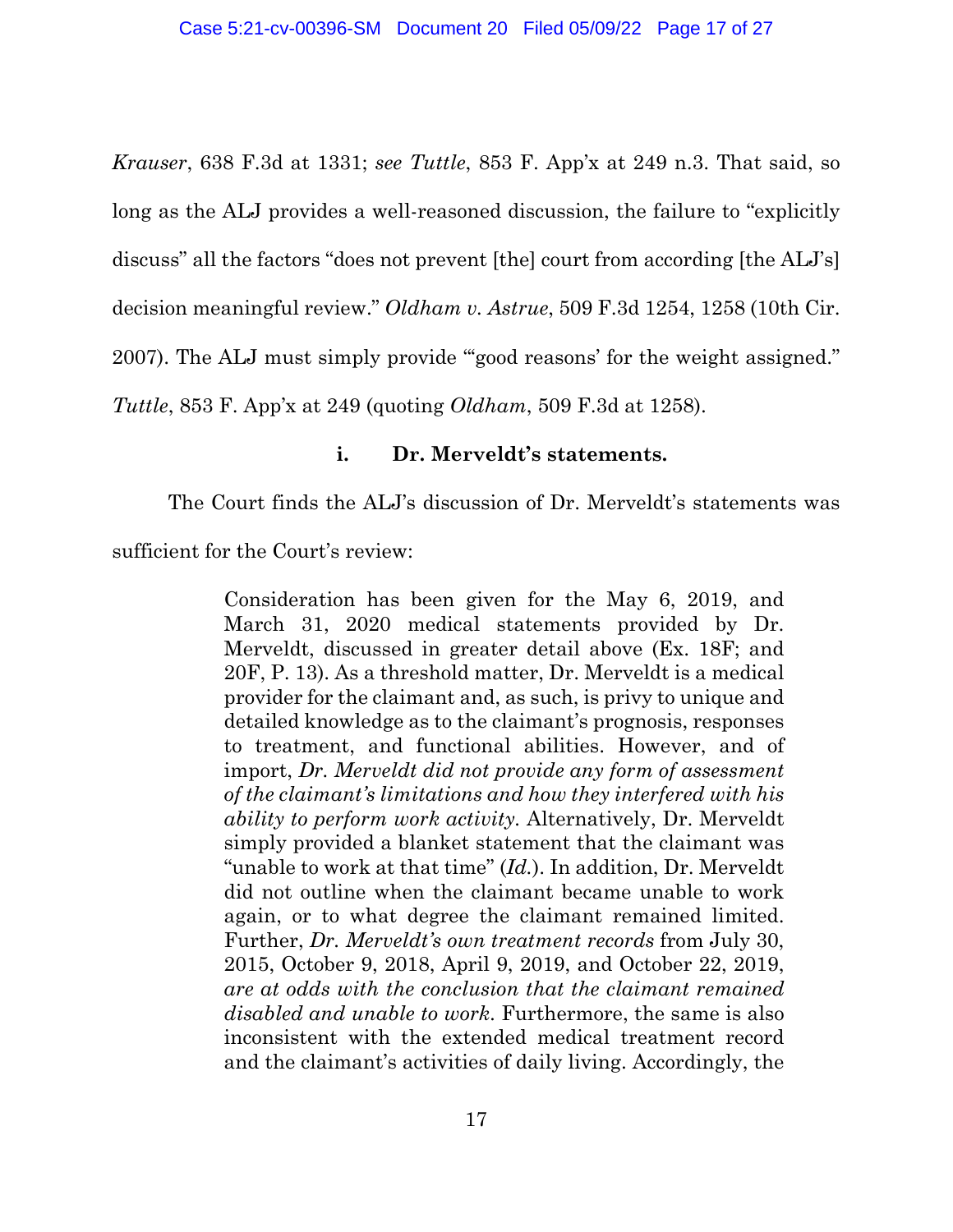undersigned affords the May 6, 2019 and March 31, 2020 opinions of Dr. Merveldt little weight.

AR 25 (emphasis added).

 Plaintiff argues that the ALJ gave "no obvious consideration" that Dr. Merveldt's opinion was based on "actual examinations" of Plaintiff or that she was a specialist in her field which should have garnered more weight. Doc. 15, at 12. Plaintiff acknowledges but quickly discounts the ALJ's determination that Dr. Merveldt's opinion was neither consistent with nor supported by her records or Plaintiff's medical history. *Id.* at 12-13 & n.5. He then asks the Court to reweigh the evidence to find that, even though his symptoms have "waxed and waned" over the years, he "cannot perform sustained work activity and is disabled as a matter of law." *Id.* at 10, 13-17. The Court, of course, cannot engage in a reweighing of the evidence. *Newbold*, 718 F.3d at 1262.

 The Court finds no error in the ALJ's determination that Dr. Merveldt's opinion was entitled to little weight. The ALJ conducted an exhaustive review of Plaintiff's applicable medical history–including Dr. Merveldt's examinations of Plaintiff and test results. AR 15-22, 25. He also acknowledged that Dr. Merveldt had treated Plaintiff and was "privy to unique and detailed knowledge" of his "prognosis, responses to treatment, and functional abilities." Id. at 25. He then correctly noted that Dr. Merveldt's statements were not a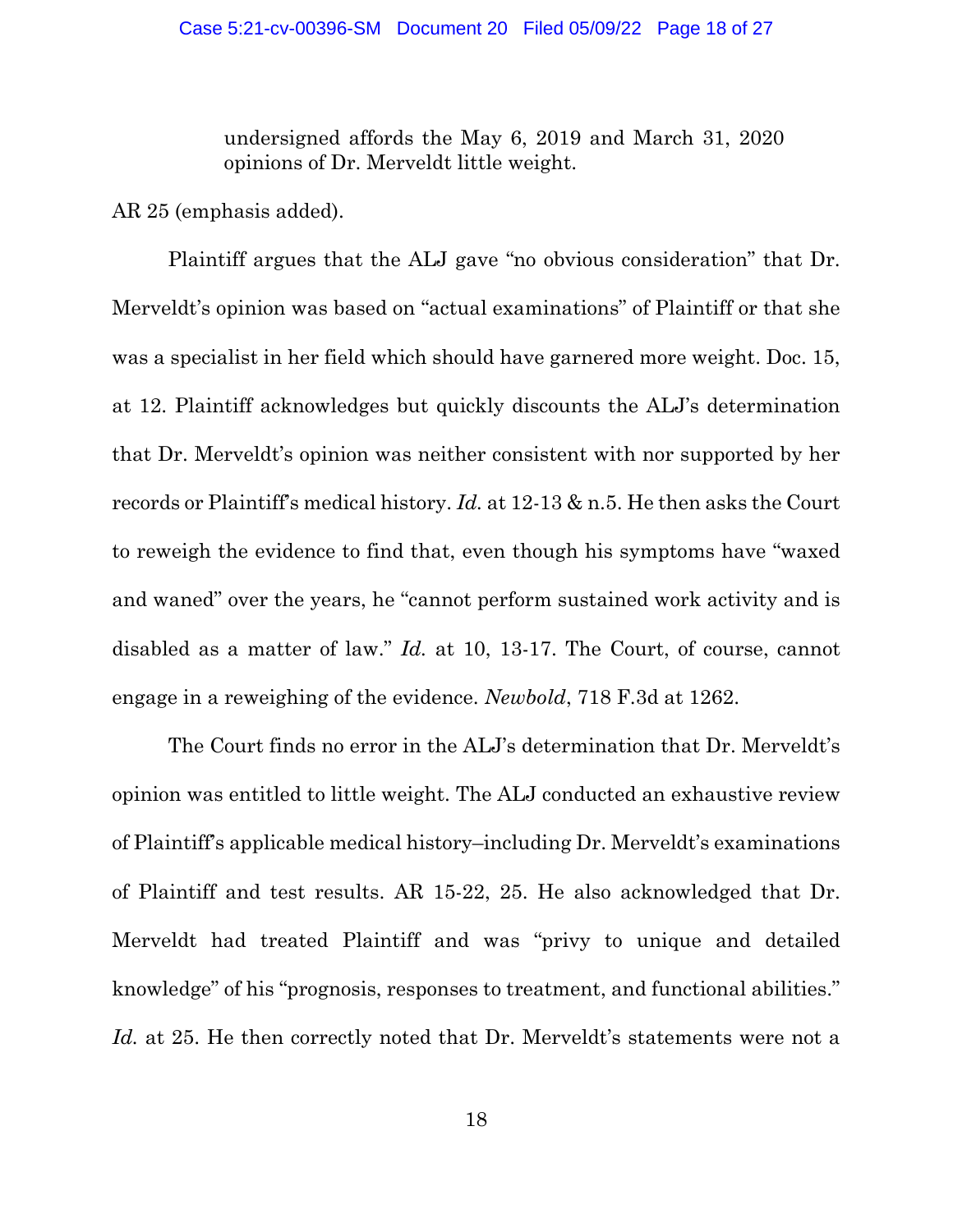clear assessment of Plaintiff's ongoing physical limitations or his ability to perform work activity. *Id*.; *see Cowan*, 552 F.3d at 1189 (noting that the treating doctor's statement was not a medical opinion because it "did not contain [the doctor's] judgment about the nature and severity of [the Plaintiff's] physical limitations, or any information about what activities [the Plaintiff] could still perform").

Plaintiff argues that Dr. Merveldt opined Plaintiff's chronic kidney disease made him too weak and malnourished to work. Doc. 15, at 9-10. But, as the ALJ articulated, any such opinion, at least past 2015, was inconsistent both with Dr. Merveldt's treatment records, Plaintiff's extended medical treatment record and the claimant's activities of daily living. AR 25. He explained this determination by citing to the record and after considering Dr. Merveldt's longitudinal treatment relationship with Plaintiff along with the other record evidence. *Id.*; *see* 20 C.F.R. § 404.1527(c). And the Court's review of the record, as outlined above, supports the ALJ's findings that Dr. Merveldt's statement, as Plaintiff interprets it, is inconsistent with Dr. Merveldt's records and the overall record. Because the ALJ explained the weight he gave to Dr. Merveldt's statements, and the evidence supports the ALJ's findings, the Court cannot substitute its judgment for his findings. *See, e.g.*, *White v. Barnhart*, 287 F.3d 903, 908 (10th Cir. 2001) (concluding that the reviewing court's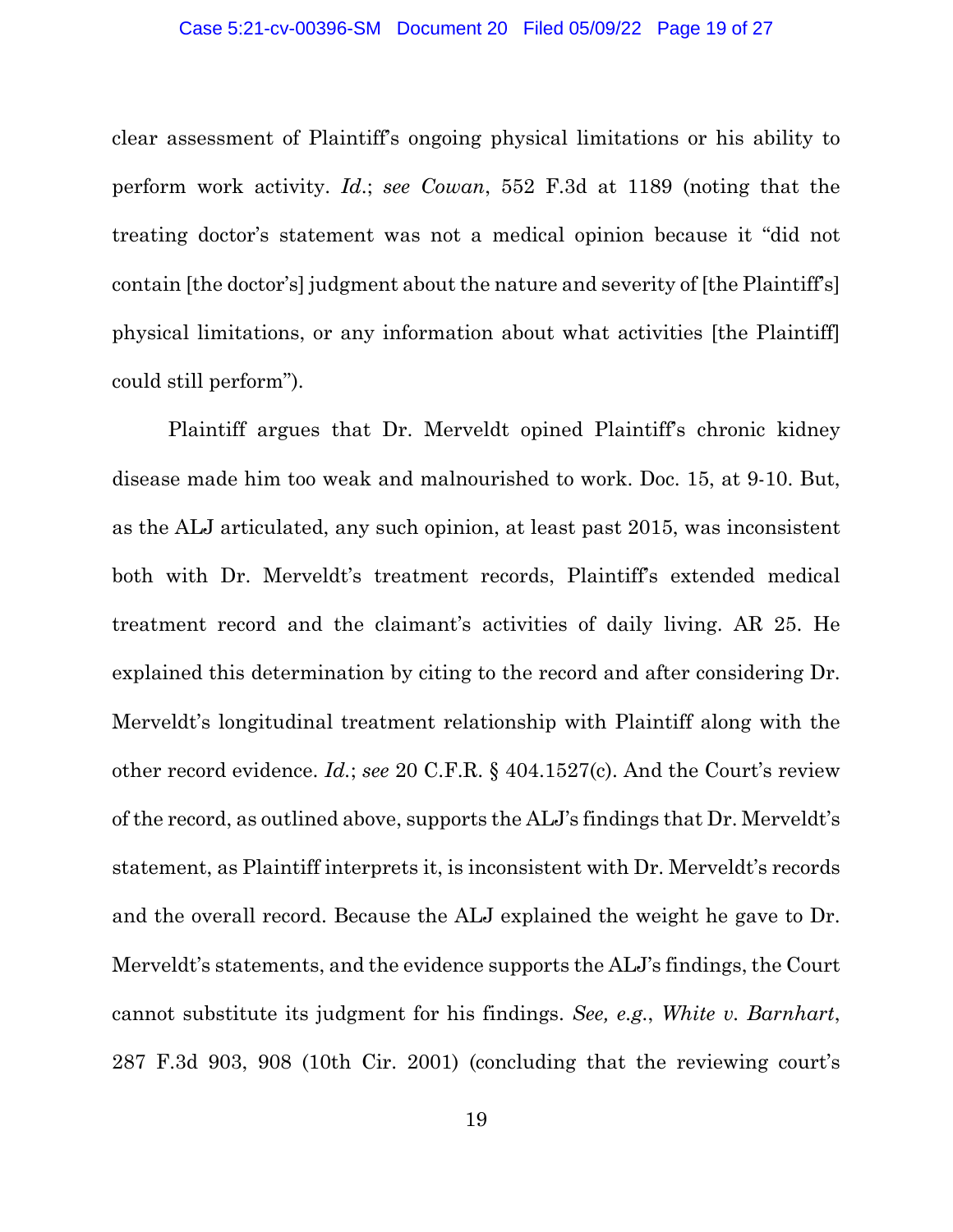analysis ends where "the record contains substantial support for the ALJ's decision" of the weight given to a treating physician, because it "may neither reweigh the evidence nor substitute [its] judgment for the Commissioner's" (internal quotation marks, citation, and alternations omitted)); *see also Raymond v. Astrue,* 621 F.3d 1269, 1272 (10th Cir. 2009) (affirming the ALJ's decision to give treating physician's opinion little weight because it was "inconsistent with other medical evidence").

## **ii. Dr. Hershberger's statement.**

Dr. Hershberger, a chiropractor, is not considered an acceptable medical source. *Frantz v. Astrue*, 509 F.3d 1299, 1301 (10th Cir. 2007). The factors in § 404.1527(c) "explicitly apply only to the evaluation of medical opinions from acceptable medical sources." *Fulton v. Colvin*, 631 F. App'x 498, 503 (10th Cir. 2015) (internal quotation marks omitted). But they do "represent basic principles that apply to the consideration of all opinions from medical sources who are not acceptable medical sources." *Id.* Not every factor, however, may apply and the ALJ is "not required to expressly discuss those factors in his decision." *Id.* For a nonacceptable medical source, the ALJ's decision is sufficient if it permits the reviewer to "follow the adjudicator's reasoning." *Keyes-Zachary*, 695 F.3d at 1164 (quoting SSR 06-03p, 2006 WL 2329939, at \*6).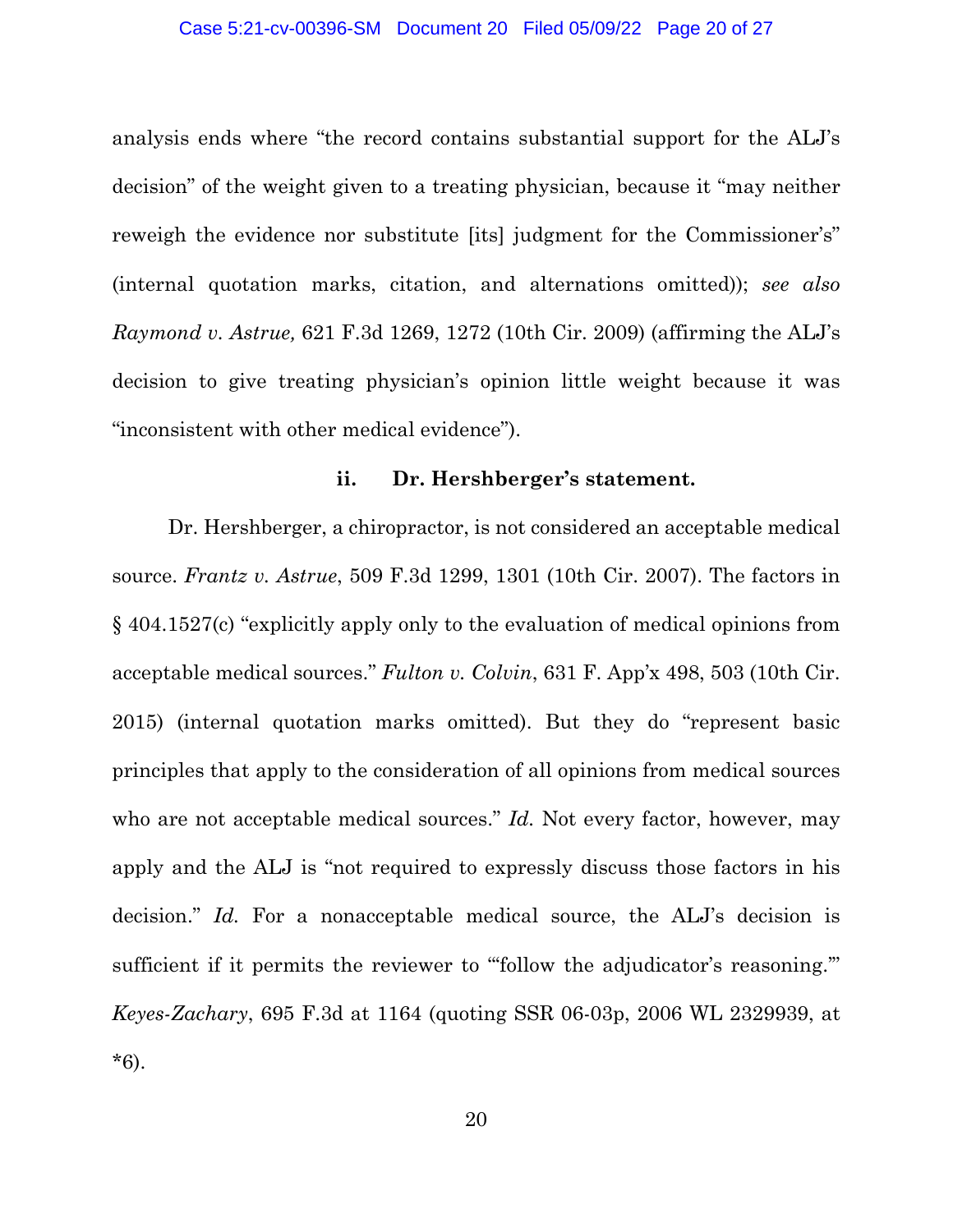The Court finds the ALJ's discussion of Dr. Hershberger's statement was

sufficient for the Court to follow his reasoning:

Consideration has been given to the April 15, 2020 statement provided by Dr. Hershberger, also discussed above (Ex. 20F, P. 2). As a threshold matter, *Dr. Hershberger did not provide any functional limitations in connection with his statements, aside from indicating that they are periodic and frequent*. *In addition, Dr. Hershberger's opinions are not consistent with the medical evidence of record, the claimant's very broad range of activities of daily living, or Dr. Hershberger's own treatment notations. They are also*  not supported by the medical evidence of record, or Dr. *Hershberger's treatment history with the claimant.* More specifically, although Dr. Hershberger indicates that the claimant continued to experience "intense, frequent, and unpredictable" exacerbations of his symptoms, inclusive of headaches and physical limitations, his treatment record does not support this conclusion. More directly, during the claimant's most recent medical treatment with Dr. Hershberger, dated March 24, 2017, the claimant's headaches were remarked to be minimal currently and only occurring once or twice per week; his range of motion was better without pain; his lower back, shoulder, and etcetera were doing better without pain; his range of motion was within acceptable limits without pain in the cervical and lumbar; and, paraspinal musculature swelling was decreased and trigger points were improved (Ex. 20F, P. 9). Further, the claimant was remarked to be "tolerating the procedure well" at all 13 interactions between Dr. Hershberger and the claimant of record, spanning November 18, 2016, through March 24, 2017 (Ex. 20F, P. 8 through 9). Finally, although Dr. Hershberger provided a statement on April 15, 2020, there is no record of a treatment interaction with the claimant subsequent to March 24, 2017, making his direct knowledge of the claimant's ongoing limitations of limited probative value. As such, the undersigned affords the April 15, 2020 statement of Dr. Hershberger little weight.

AR 26 (emphasis added).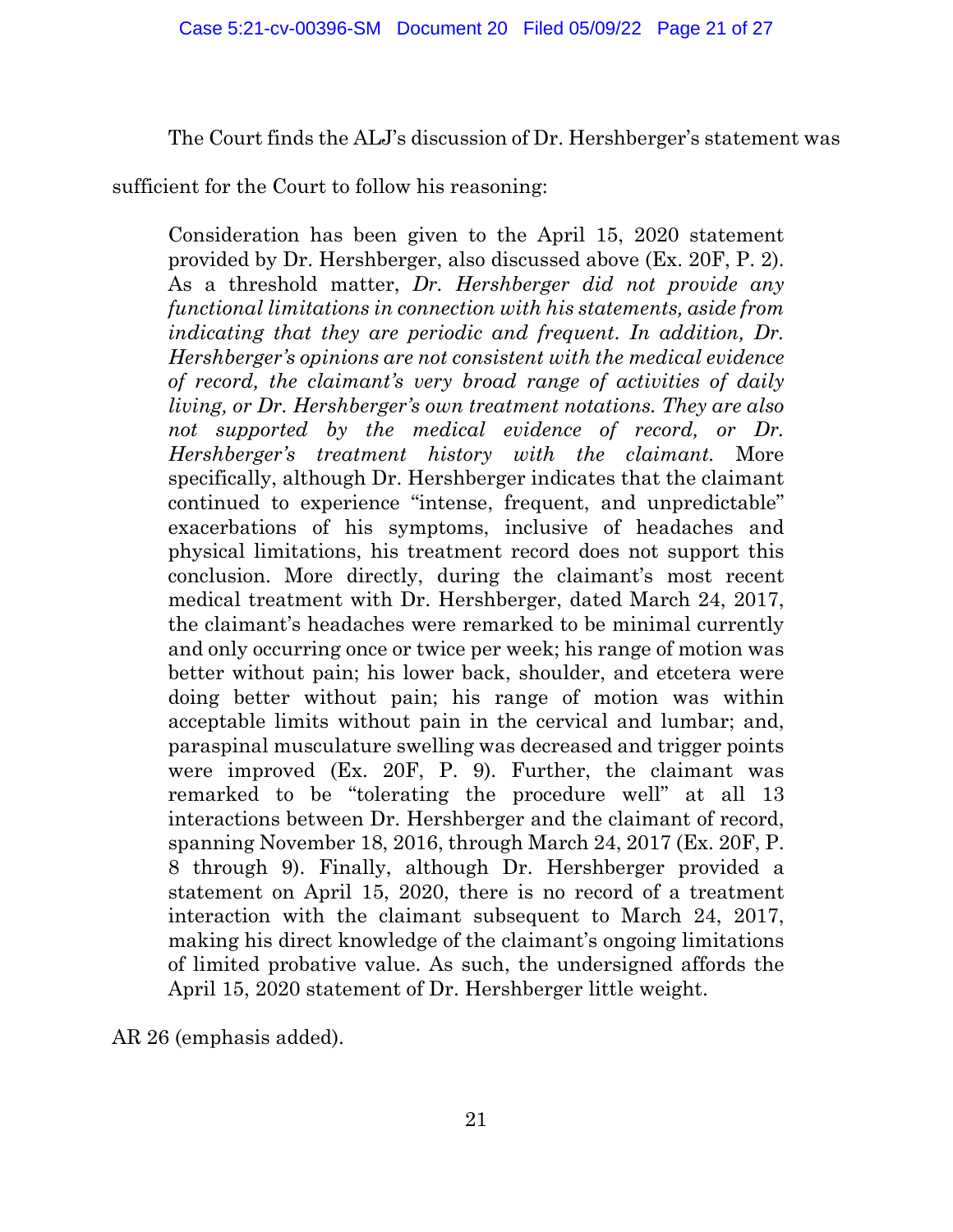Plaintiff complains the ALJ did not "identify" Dr. Hershberger by his treating relationship with Plaintiff and failed to give his opinion more weight because of it. Doc. 15, at 11. He also complains the ALJ gave "no obvious consideration" that Dr. Hershberger had examined him. *Id.* at 12. He then asks the Court to reweigh the evidence to find him disabled "due to unpredictable exacerbations of pain and fatigue" which prevent him from performing sustained work activity. *Id.* at 10, 13-16. The Court declines to do so.

The ALJ acknowledged Dr. Hershberger's treating relationship with Plaintiff and elaborated on the inconsistencies between Dr. Hershberger's statement and Dr. Hershberger's own treatment records as well as the record as a whole. AR 26. The ALJ also discussed that, while Dr. Hershberger had examined Plaintiff through March 2017, he had not treated Plaintiff for over three years when he penned his statement. *Id.* The Court finds the ALJ's analysis of Dr. Hershberger's statement and his finding that it was entitled to little weight sufficed under the applicable regulations. *See, e.g.*, *Paulsen v. Colvin*, 665 F. App'x 660, 666 (10th Cir. 2016) (holding ALJ's analysis of a nurse's "opinion under the regulations that apply to nonacceptable medical sources" sufficed because the court was able to "follow the [ALJ's] reasoning." (quoting *Keyes-Zachary*, 695 F.3d at 1164)).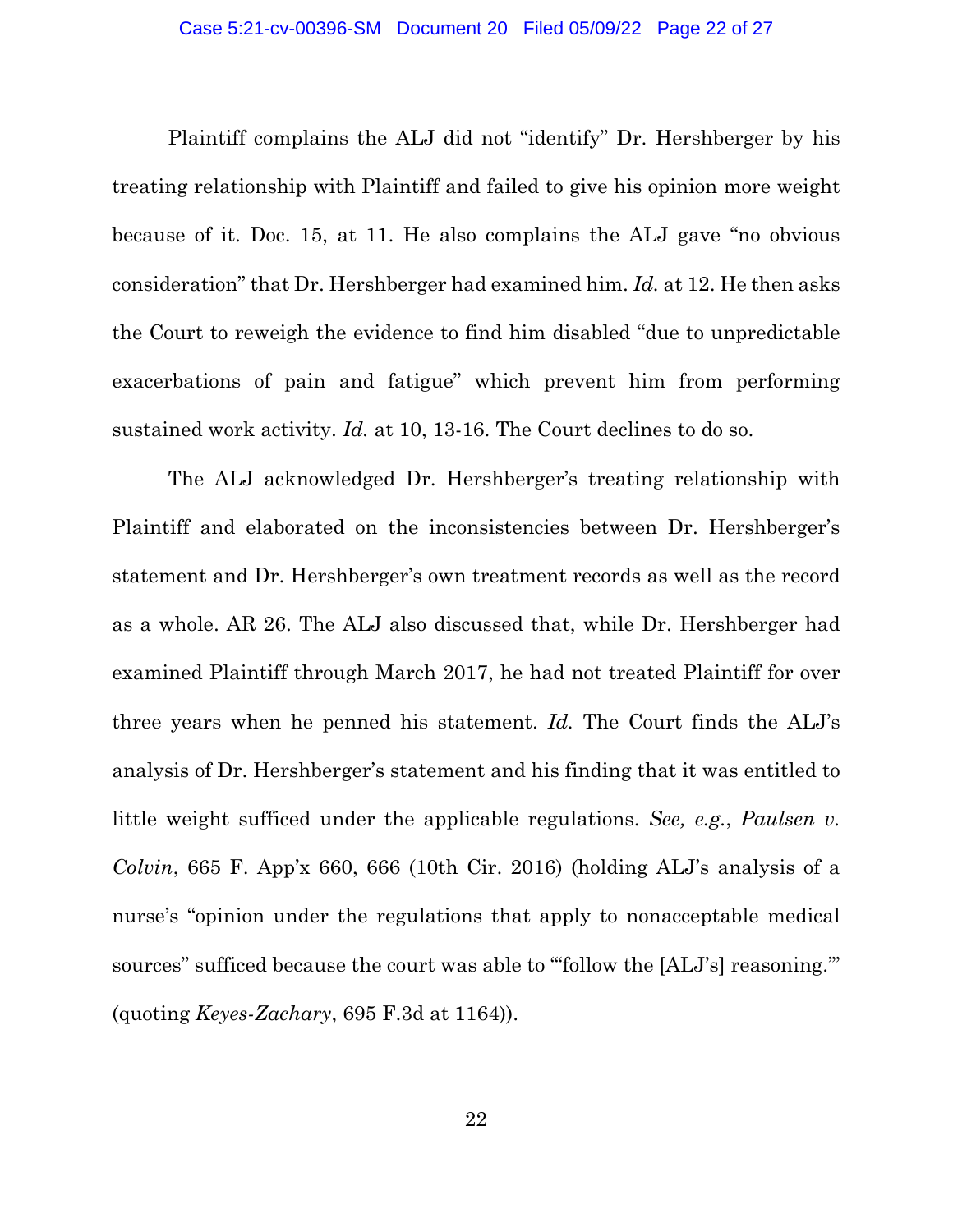The Court finds no basis for reversal in the ALJ's treatment of Dr. Merveldt's and Dr. Hershberger's statements.<sup>7</sup>

# **c. The ALJ reasonably evaluated Plaintiff's subjective complaints and his credibility/consistency.**

Plaintiff complains the ALJ failed to properly consider the credibility of his complaints of pain and other symptoms in connection with his reported daily activities, his reported complaints of fatigue, weakness, and dizziness, and his prior work record. Doc. 15, at 18-21 (citing 20 C.F.R. § 404.1529(c)). The ALJ found that Plaintiff's statements about the intensity, persistence, and limiting effects of his symptoms were not entirely consistent with the medical

evidence or Plaintiff's activities of daily living. AR 24. He explained:

More specifically, although the claimant alleges disabling limitations as a result of his impairments, the same is not supported by the medical record and the claimant's reported activities of daily living. More specifically, within her function

<sup>7</sup> Plaintiff also asserts that the ALJ, instead of rendering the RFC determination based on his "lay interpretation" of the medical evidence, should have "recontacted any of the sources for clarification, scheduled review of the record and testimony by a medical expert, or even arranged for a consultative examination, which was never done." Doc. 15, at 17. If Plaintiff is arguing that the evidence was too inconsistent for the ALJ to make a determination, this argument is waived for lack of development. *See Murrell v. Shalala*, 43 F.3d 1388, 1389 n.2 (10th Cir. 1994) (holding inadequately framed or developed "perfunctory complaints" are insufficient to invoke review). Further, "'the ALJ, not a physician, is charged with determining a claimant's RFC from the medical record.'" *Watts v. Berryhill*, 705 F. App'x 759, 762 (10th Cir. 2017) (quoting *Howard v. Barnhart*, 379 F.3d 945, 949 (10th Cir. 2004)).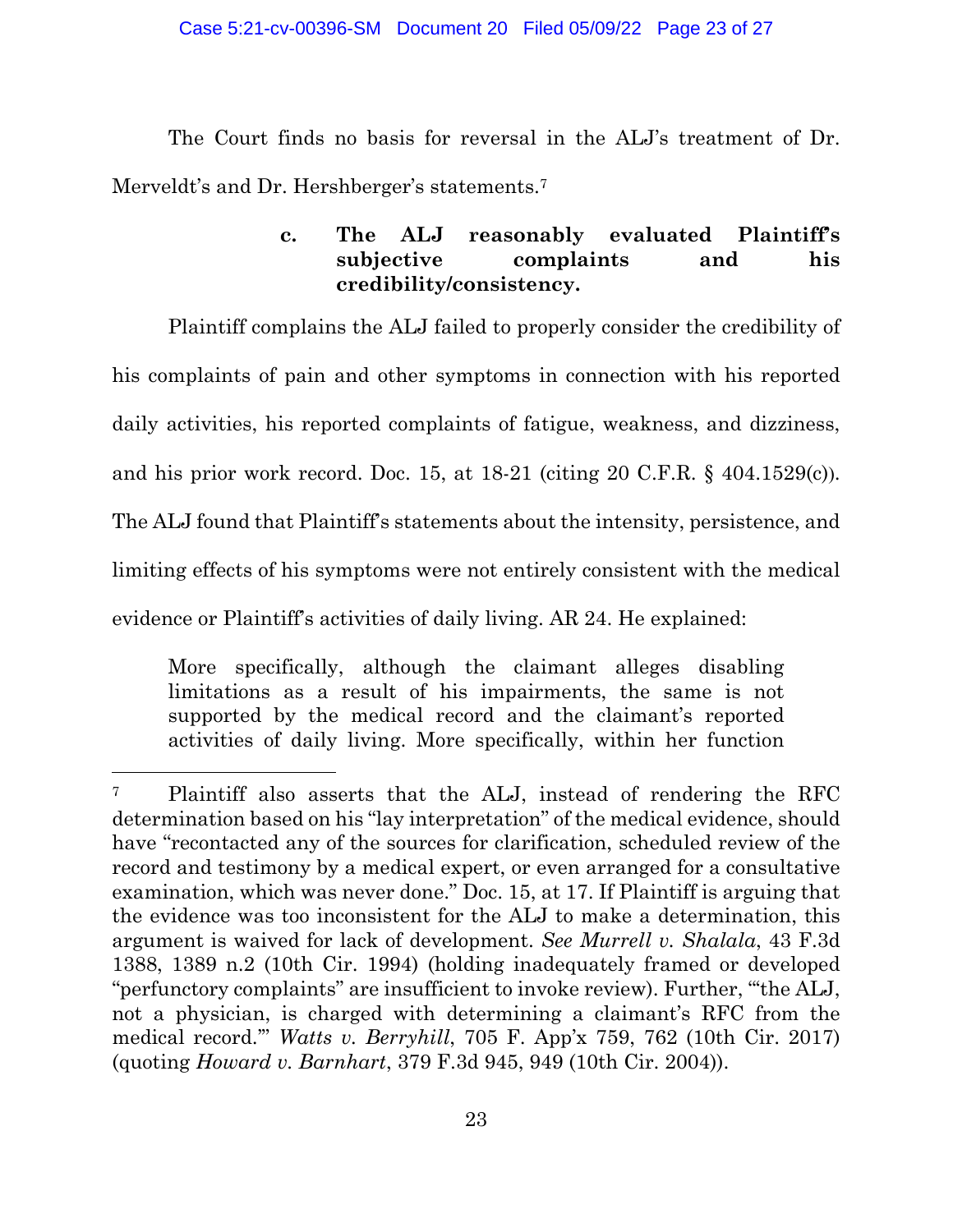report, the claimant's wife reported a very broad range of activities of daily living with little limitations in the claimant's activities of daily living. In addition, periodically through the record the claimant reports that he has been exercising or working out most, and nearly all, days of the we[e]k. In addition, he reports that he lifts weights and performing cardio exercises. Furthermore, he specifically indicated that he was able to lift and carry 50 pounds frequently during the day. He also testified that he is able to drive a car and that he is able to perform simple math calculations. In brief summation, although the undersigned agrees that the claimant experiences some limitations as a result of his impairments, such limitations are not supported to the degree alleged by the claimant.

## *Id.*

The Court finds that the ALJ set out the appropriate analysis, and cited evidence supporting his reasons for finding that Plaintiff's subjective complaints were not believable to the extent Plaintiff alleged. Plaintiff argues he was more limited in his activities of daily living because of his pain, weakness, and dizziness and he only worked out because his doctors told him to. Doc. 15, at 19-20. He also complains that his "perfect work history" should have held sway. *Id.* at 20-21. But the ALJ, as required, gave clear and specific reasons that were specifically linked to the evidence in the record. AR 24-26. *See Qualls*, 206 F.3d at 1372. He noted inconsistencies between Plaintiff's subjective statements and (i) his medical examinations, AR 15-24; (ii) his described activities of daily living both during the hearing and as he expressed them to his doctors, *id.* at 18-24; his wife's description of his activities of daily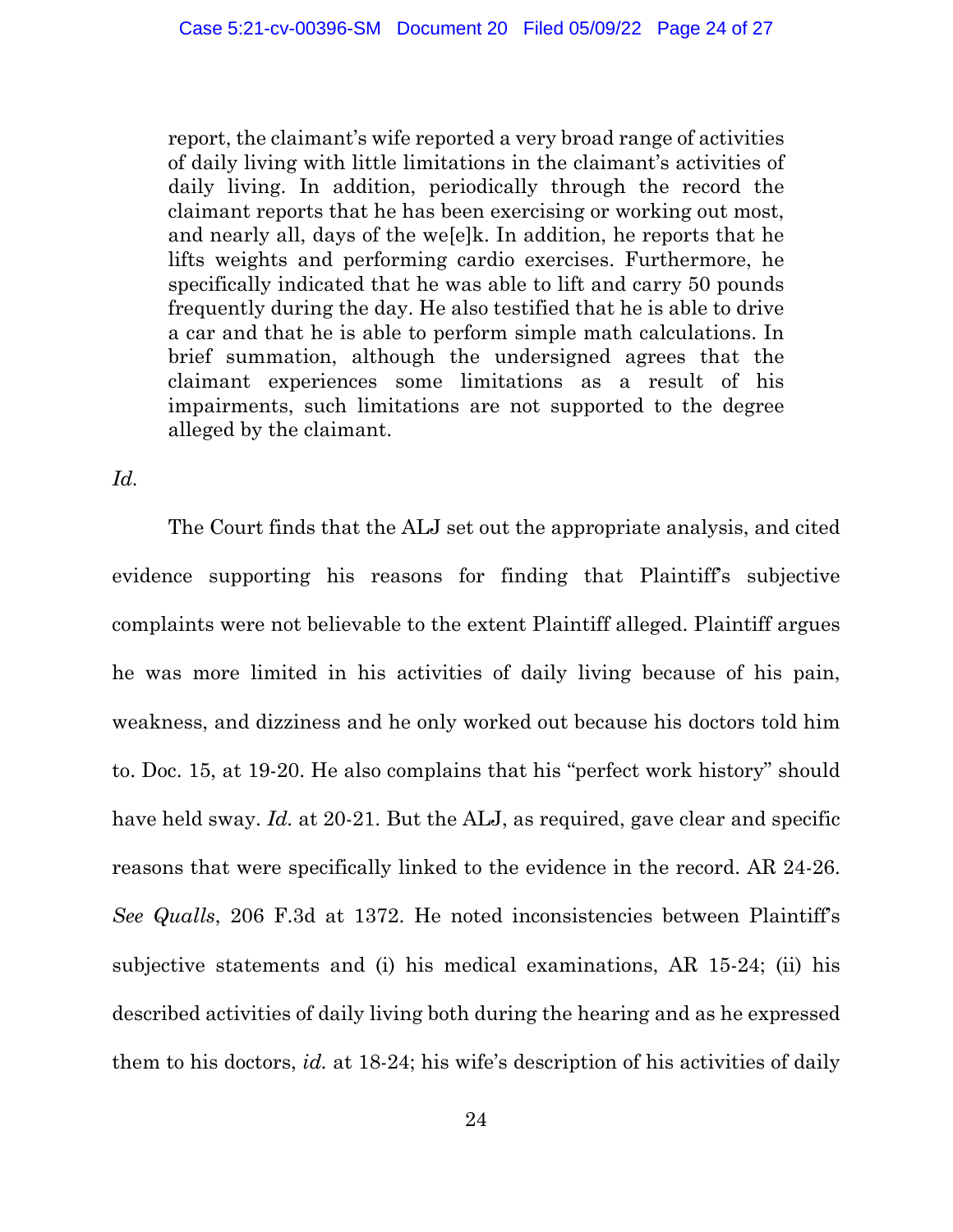living, *id.* at 23-24; and his longitudinal record of care describing Plaintiff's recovery of his strength, appetite, and stamina, *id.* at 15-27. While the ALJ did not mention Plaintiff's work history, he did state he considered the entire record before making his determination. *Id.* at 15. This was sufficient as the ALJ need not make a "formalistic factor-by-factor recitation of the evidence." *Qualls*, 206 F.3d at 1372. The Court finds no error in the ALJ's analysis of Plaintiff's subjective statements.

### **d. Conclusion.**

The ALJ's conclusion that Plaintiff is capable of medium work with exertional limitations was based on all the relevant evidence, which does not support further limitations. Because substantial evidence supports this conclusion, Plaintiff did not meet his burden to show that his impairments prevent him from performing his past relevant work as a Machinist as it is generally performed. The Court, therefore, finds no basis for reversal.

# **2. The ALJ did not err by failing to consider a closed period of disability.**

 Plaintiff asserts the ALJ should have considered whether he was disabled between September 2014 and October 2015 because of the "sheer volume of treatment" he received in that time-period. Doc. 15, at 23-24 (citing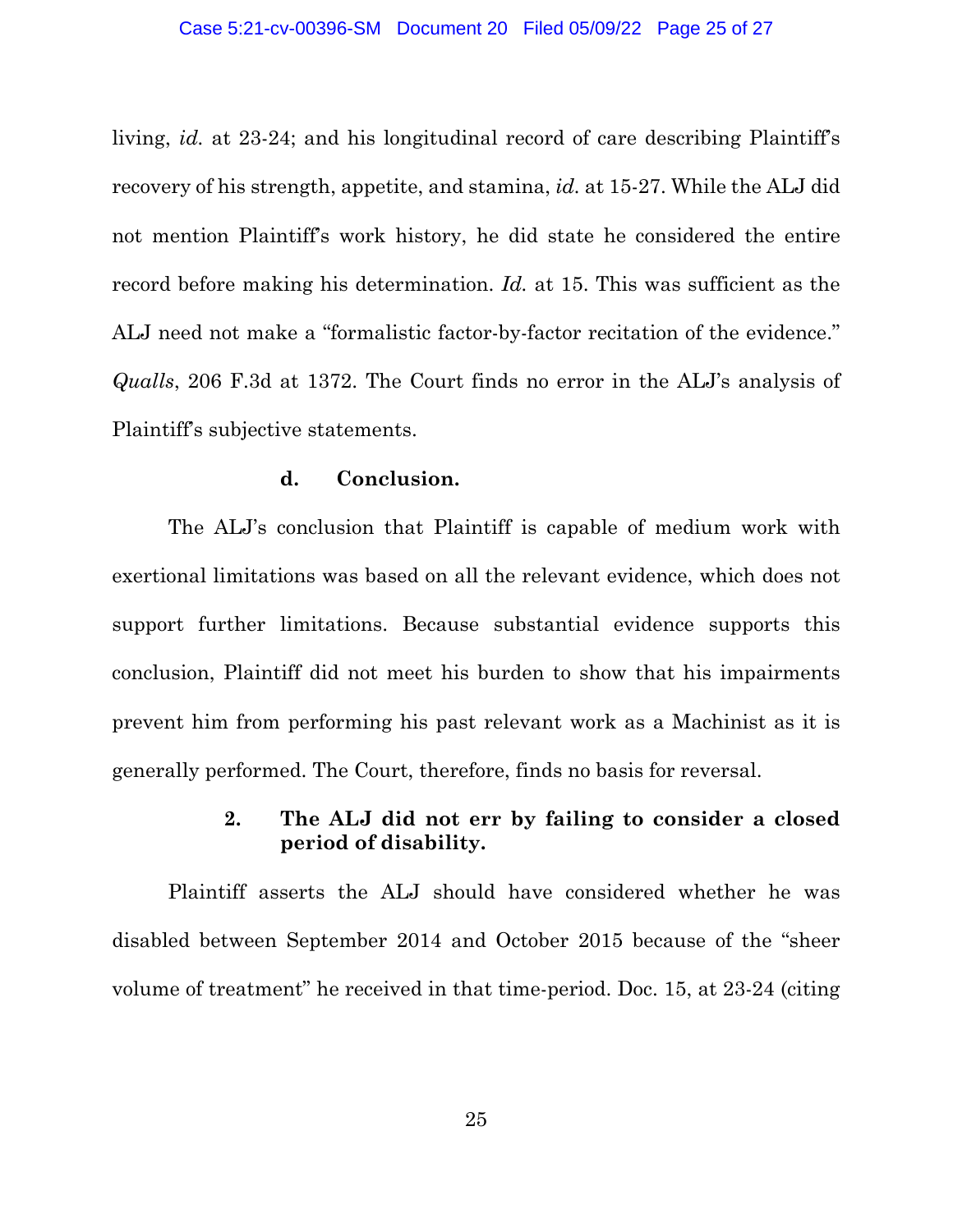20 C.F.R. § 404.1594 and *id.* § 404.1505).8 He argues that, even though he later improved, he was surely disabled during this time because an employer would have no tolerance for him being off task during the workday or absent altogether. *Id.* at 23. The Court disagrees with Plaintiff's assertion.

 A disability means "an inability to engage in any substantial gainful activity by reason of any medically determinable physical or mental impairment which can be expected to result in death or which has lasted or can be expected to last for a *continuous period* of not less than 12 months." 42 U.S.C. § 423(d)(1)(A) (emphasis added). Implicit in the ALJ's conclusion that Plaintiff was not disabled during the relevant time period is that Plaintiff was not entitled to a closed period of disability at any time during that same period.

While the record established that Plaintiff was hospitalized and going through post-surgical recovery beginning in mid-September 2014, he recovered within months with no work-related limitations by his doctors. AR 15-16. In June 2015, Plaintiff was successfully treated with medication for renal failure

<sup>8</sup> "'In a 'closed period' case, the decision maker determines that a new applicant for disability benefits was disabled for a finite period of time which started and stopped prior to the date of his decision.'" *Tuttle*, 853 F. App'x at 249 (quoting *Shepherd v. Apfel*, 184 F.3d 1196, 1199 n.2 (10th Cir. 1999)).